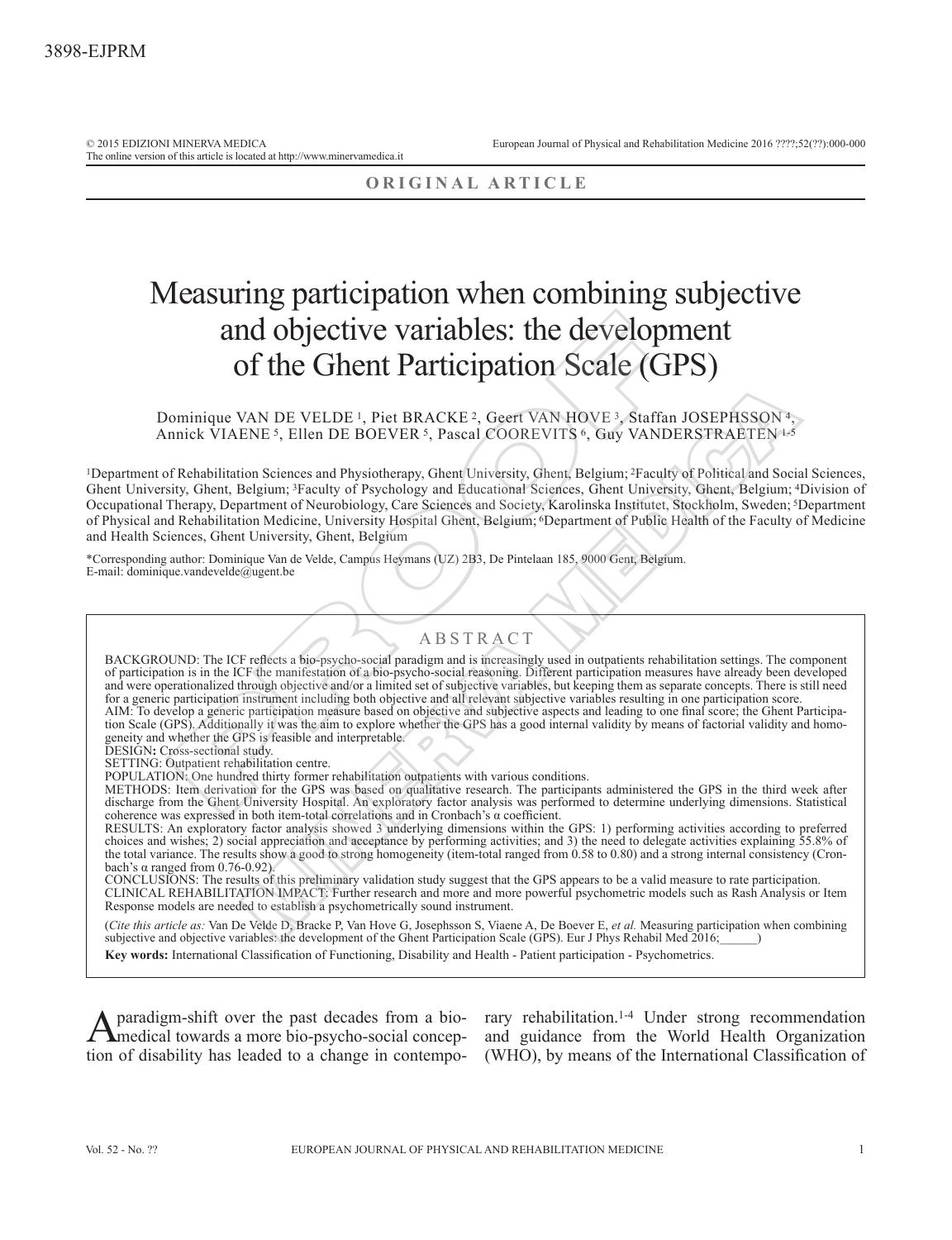Functioning Disability and Health (ICF),<sup>5</sup> rehabilitation medicine nowadays strives to enable people to perform daily activities and resume participation in important life roles after being affected by injury or disease.6 The concept of participation, in the ICF defined as "*involvement in a life situation*",<sup>5</sup> is considered to be the embodiment of this paradigm-shift and comprises of 9 domains: 1) learning and applying knowledge; 2) general tasks and demands; 3) communication; 4) mobility; 5) self-care; 6) domestic life; 7) interpersonal interactions and relationships; 8) major life areas; and 9) community, social and civic life.5 Meanwhile, the concept is widely used in rehabilitation and different instruments have been developed to rate individuals level of participation. However, the way the instruments have been operationalized differ. Some instruments have operationalized participation as objective and normative variables such as frequency, duration and limitations of activities 7 (the Keel Assessment of Participation [KAP],<sup>8</sup> the Measure of Home and Community Participation [PAR-PRO],9 the Participation Scale [P-scale] 10 and the ICF measure of Participation and Activities screener [IMPACT-s] 11). Other instrument operationalized participation as a combination of objective and subjective variables and include a set of variables to rate the perceived satisfaction in each performed activity (The Participation Objective, Participation Subjective [POPS],7 the Participation Measure for Post-Acute Care [PM-PAC] 12 and the Utrecht Participation Scale [USER-participation] 13) or include a set of variables to rate the choice and control in performing activities (the Impact on Participation and Autonomy Questionnaire [IPA] 14, 15 and the Participation Survey/Mobility [PARTS/M] 16). communication; 4) mobility; 5) self-care; cover all nine domains. A life; 7) interpresonal interactions and rela-<br>above described measures and 9) community, social PAR-PRO, PM-PAC, POP<br>e.5 Meanwhile, the concept is widely

What is useful to know and what is missing?

Despite the widely used concept of participation in rehabilitation and the existence of different instruments, different authors believe it to be poorly operationalized.17-19 Research shows crucial subjective components in experiencing participation. Unfortunately, these determinants are not used to operationalize participation: meaningful engagement, being part of, having responsibilities, having impact on others,<sup>17</sup> exerting influence, doing things for others, belonging,20 making challenges, asking and accepting help, dealing with others 21 and being in hands of others.22 The "missing" insider values of participation is a first issue in the operationalization of participation, questions the content validity

of the existing instruments and it impedes practitioners to rate the individuals' level of participation in a valid way.11, 18, 23, 24 A second issue in the operationalization of participation is that there is no consensus on how to differentiate between activity and participation and consequently there is also no consensus on which domains of the ICF should be covered when measuring participation. Besides the IMPACT-S,<sup>11</sup> none of the measures cover all nine domains. A review showed that all the above described measures cover domains 6 to 9 (KAP, PAR-PRO, PM-PAC, POPS, PARTS/M, P-Scale), but they differ in the coverage of the other domains;25 The KAP, the PAR -PRO and the POPS cover additionally domain 4; the PM-PAC and the P-scale cover additionally domains 1,3,4 and 5 and the PARTS/M covers additionally 4 and 5. The discussion as described above on how to operationalize participation impedes research and a clear definition with accompanying determinants for participation is favorable. Qualitative research with regard to conceptualizing and theorizing the concept of participation in individuals who have experienced a loss of participation leaded to a more comprehensible definition of the concept: "*participation is a complex and multidimensional construct that may be considered as a dyad between the individual's social interactions and the specific activities they perform; it is not only to be quantified as an objective way of (limitations in) performing activities within a societal context or as frequencies of performed activities, but it is also to be operationalized as an internal process of negotiation that seemed to be based upon balancing subjective personal and societal values*".26 This study revealed 15 subjective determinants for participation that were directly related to self-performed or delegated activities in the individuals' societal context. These determinants are published elsewhere and show at the same time that it is not the activity itself that is of primary interest, but rather the persons' own choice, his autonomy, the relation with his identity and all other relevant subjective values that is of primary interest in experiencing participation.26 Find construct that more is what in the vivelage of the bind in<br>thifterent instruments have been KAP, the PAR-PRO and the POPS cover ad<br>ividuals level of participation. domain 4; the PAR-PRO and the POPS cover ad<br>ividuals

In order to enhance practitioners' effectiveness in using participation as an important concept and measure in rehabilitation this study aimed to develop a participation measure focusing on the above described conceptualization and definition, including both the objective and subjective aspects, and covering all domains of the ICF; the Ghent Participation Scale (GPS). The objective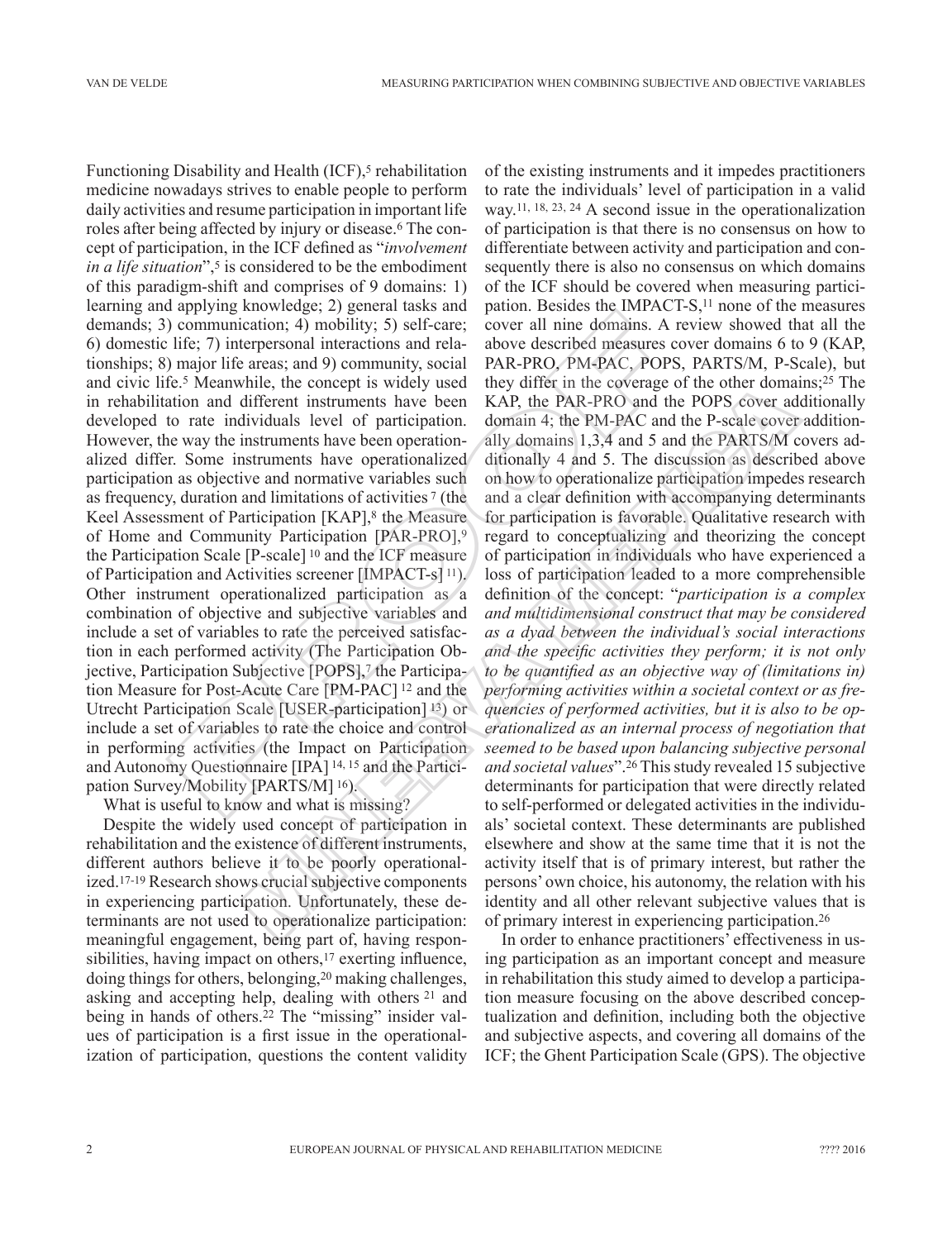of this first study was to report on the 1) development; face and content validity; and 2) the psychometric properties in terms of factorial validity, homogeneity, and the feasibility of the developed scale.

#### **Materials and methods**

## *Development of the scale, item derivation, face and content validity*

Item derivation for the GPS was based on qualitative research as described in the introduction.26 The items were compared to existing knowledge from similar research in people with disabilities in general,<sup>17</sup> in people with an acquired brain injury,<sup>20</sup> in elderly people <sup>22</sup> and in people with chronic pain.27 Finally, whether these items appeared to be measuring true variables of participation was reviewed by experts from various fields: occupational therapy, rehabilitation medicine, sociology, social sciences, consumers of rehabilitation treatment with varying disabilities and healthy individuals.

#### *From survey tot scale*

The items were rephrased into statements and combined in a digital survey with a reference period of 1 week. Firstly, the participants were asked to report their activities they performed and delegated during this last week using the detailed ICF list of activities.<sup>5</sup> In a second phase the participants were asked to prioritize the 5 most important self-performed activities and the 5 most important delegated activities. This process of prioritizing was based on similar research in rating activities.28 Based on these 10 prioritized activities the participants were asked to assess the different statements by means of a Likert Scale ranging from totally disagree (1) to totally agree (5). A sample item for the self-performed activities is: "it was completely my choice to engage in this activity". A sample item for the delegated activities is "I experienced more control by asking someone else to do this activity for me" (see Appendix A for all statements). Which domains of the ICF are covered was consequently different for every respondent and depended upon the reported prioritized activities. Demographic questions  $(N=12)$  and 4 normative questions that were already proven in other research to be important issues in the operationalization of participation  $7, 9, 13, 23$  were added to the survey: 1) the number of activities performed; 2) the time spent in activities; 3) the number of delegated activities; and 4) the number of delegated activities that the person wanted to perform themselves.

## *Study population*

One hundred thirty individuals with various health related problems from an outpatient rehabilitation centre were asked to participate in the study and to fill out the digital survey. Individuals who did not understand the Flemish language and individuals with a cognitive impairment that could possibly hinder filling out the digital questionnaire were excluded. Individuals were invited for the study at the moment they were discharged from the hospital and started a multidisciplinary outpatient rehabilitation program. The questionnaire was completed in the rehabilitation centre during a follow-up meeting with a physician or another health care professional (at least two weeks after being discharged, because of the 1 week reference period). A trained researcher was present, who was informed of individuals' comments regarding the items of the survey. Individuals who didn't administer the questionnaire entirely were kindly asked to continue until all questions were filled. The trained researchers were asked to report on the initial missing values and to ask for the reason. The study was approved by the Ethics committee of Ghent University Hospital and all participants had given their informed consent. *litality* the were asked to participat<br> *ididiv* the digital survey. Individue the strange and<br>
described in the introduction.<sup>26</sup> The items in the digital survey. Individued<br>
red to existing knowledge from similar re-<br> ting knowledge from similar re-<br>
are the digital questionnaire were excluded. It<br>
injury,<sup>20</sup> in elderly propele were invided for the study at the connect<br>
injury,<sup>20</sup> in elderly propele <sup>22</sup> and discharged from the hospi

## *Psychometric properties in terms of factorial validity, homogeneity, feasibility and interpretability*

#### Factorial validity

Exploratory factor analysis was conducted on the ordinal data to empirically derive the factor structure of the scale and to identify possibly underlying dimensions. Maximum likelihood was used as the extraction method and in order to maximize factor simplicity oblique rotation (promin) was used as a rotation method.29 To check whether the data was appropriate to conduct the exploratory factor analysis, the Kaiser-Meyer-Olkin measure of sampling adequacy was performed and was beforehand defined to be greater than 0.70.30 Additionally, the Bartlett's test of sphericity was be performed and was beforehand defined to be significant  $(P<0.01)$  to be sure that there are correlations in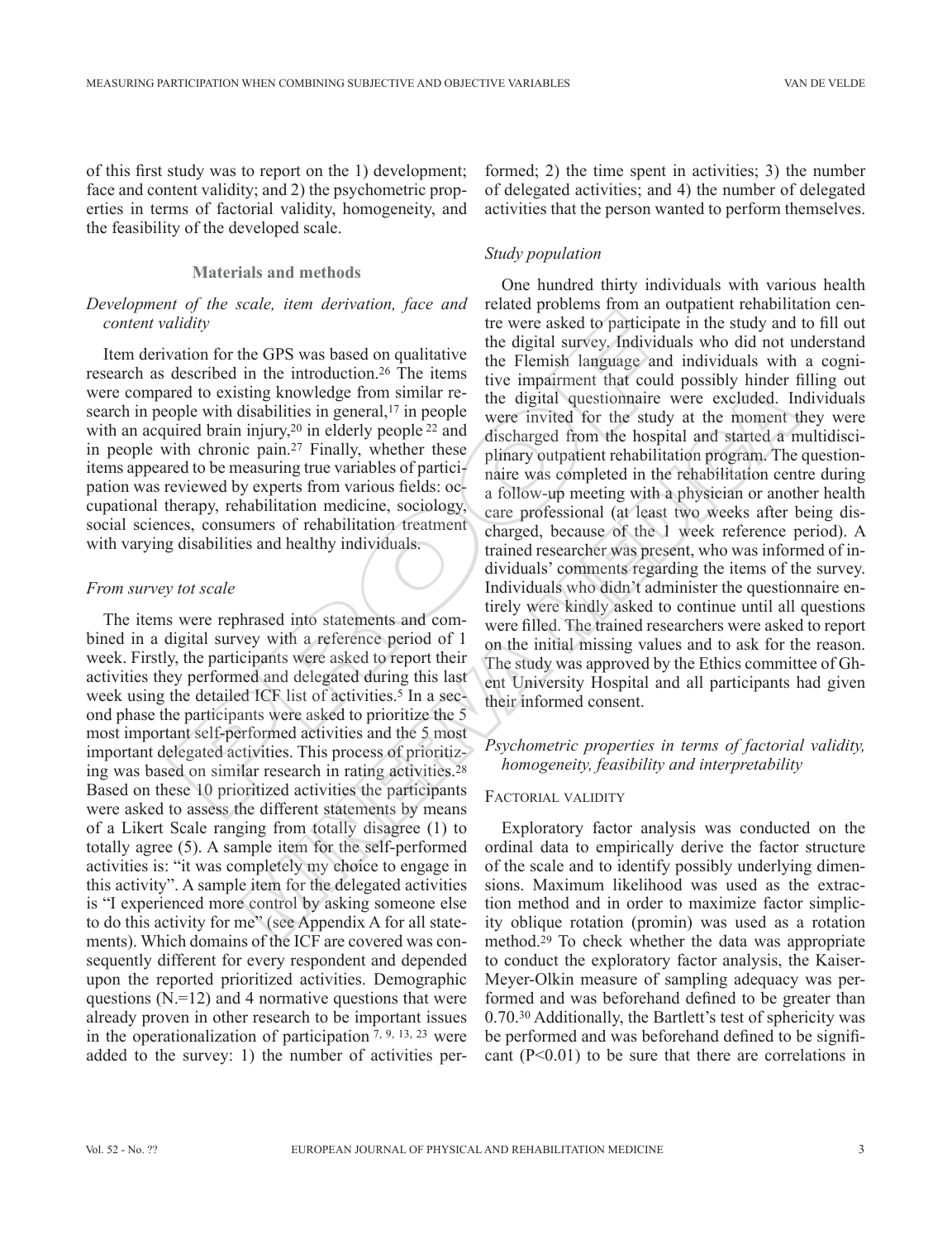the data set that are appropriate for factor analysis.30 Due to a relatively small sample of 130 participants it was not known whether the sample size was adequate to yield distinct and reliable factors. Different authors argue that sample sizes can be relatively small (between 100 and 200) when communalities after extraction are greater than 0.60.31, 32 Therefore, the communalities after extraction were calculated and were used to clarify whether the sample size was acceptable.

#### **HOMOGENEITY**

The statistical coherence between the items was expressed in Cronbach's Alpha coefficient. The homogeneity is considered to be good if the Cronbach's Alpha ranges between 0.70 and 0.95.33 Cronbach's Alpha was calculated for the three subscales. Items that did not contribute to the internal consistency or homogeneity (item-total correlations under 0.4) were considered to be unreliable and were excluded from the final measure.

## **FEASIBILITY**

The feasibility of the GPS was assessed by recording the number of missing values and the time needed to complete the questionnaire. In cases when respondents left fields blank or wanted to stop before the last question, they were friendly asked to continue by a trained researcher who was present during the administration.

## SCORING AND INTERPRETABILITY

For every statement 5 scores were given by the respondent by means of a Likert scale; 1 for each prioritized activity. These ordinal data were, based on similar research in participation measures 11, 13, 34 and other health-related measures,<sup>35, 36</sup> recalculated into mean scores to get one single score for each statement. A total score was calculated by summarizing the mean scores of all the statements for both the performed and the delegated activities, divided by the number of items. Consequently an overall score was given from 1 to 5. This total-score was labeled as the Purely Subjective Participation Score (PSPS). Rather, because of the conceptualization of participation as a multidimensional concept combining subjective and objective variables 23 it was hypothesized that there is a relation between this PSPS

and the above described objective variables defined as: 1) the number of activities performed; 2) the time spent in activities; 3) the number of delegated activities; and 4) the number of delegated activities that the person wanted to perform themselves. Therefore, an index was proposed depending on correlations between these objective items and the PSPS. Thus, a weighted score composing objective and subjective variables was calculated for every participant (PSPS x index of objective index) and is based on Wilde and colleagues in which the subjective reality is multiplied by an index indicating the objective reality.37 To check whether the weighted score was a valid and reliable indication of the individuals level of participation a transition index based on Deyo and Inui 38 was used as a reference; it was hypothesized that totally being prepared to be discharged resulted in a higher level of participation. Therefore, the participants were asked to rate their preparedness to go home; ranging from (1) completely ready to be discharged to (5) not at all ready to be discharged. The final GPS score is a weighted score multiplied by 20 to get an indication of participation in terms of a percentage. At this time the survey was considered to be a scale. A higher percentage indicated a higher perceived participation level and a lower percentage indicated a lower perceived participation level. To be able to interpret the result of every individual, an overview of the scores and the alphanumeric ICF codes denoting the prioritized activities is proposed (See Appendix C). single size was acceptable.<br>
The subjective regivery participant index) and is based on Will the subjective reality is multiple to the subjective reality is The conduction in the homoge-<br>
ing the objective reality is multi ence between the items was ex-<br>
ed score was a valid and reliable indication of<br>
Alpha coefficient. The homoge-viduals level of participation a transition<br>
Alpha coefficient. The homoge-viduals level of participation a tr

## *Statistical analysis*

The exploratory factor analysis was conducted using Factor.39 All other statistics were administered with SPSS 22,40 the level of significance was predefined on 0.01.

## **Results**

# *Study population*

The population was heterogeneous regarding the diagnosis. We included 59 men and 71 women in the sample  $(N=130)$ . The mean age of the participants was 52,3. At the time of inclusion only  $6,7\%$  (N.=9) of them reported to be totally prepared for discharge and to live independently, 93.3% reported to be prepared but feeling slightly insecure (23.5%, N.=30), moderately in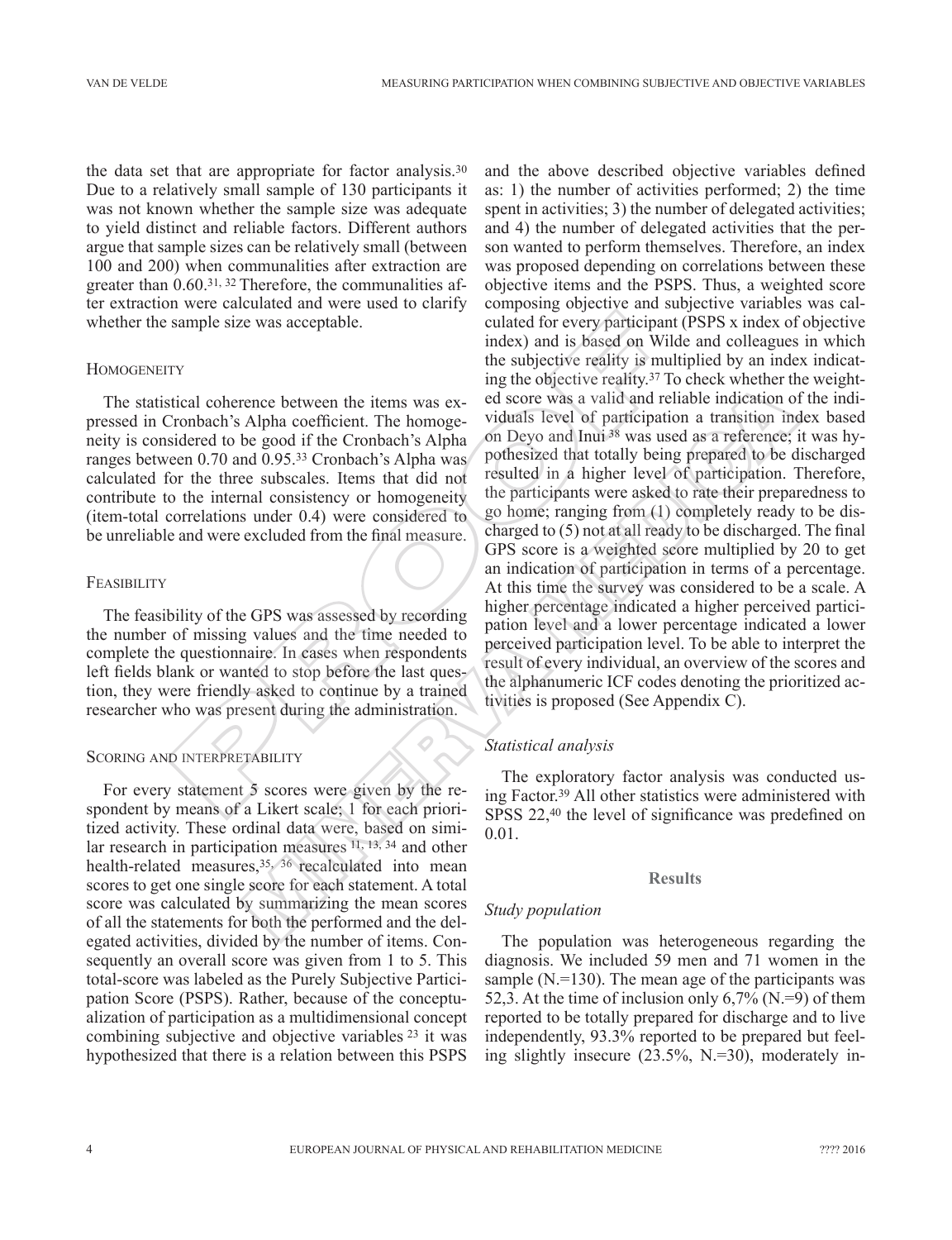MEASURING PARTICIPATION WHEN COMBINING SUBJECTIVE AND OBJECTIVE VARIABLES VAN DE VELDE

Table I.—*Characteristics of the participants (N.=130).*

| Age: mean (SD)                                           | 52.3 (13.9) |
|----------------------------------------------------------|-------------|
| Gender M/W                                               | 59/71       |
| Diagnosis $n$ $\frac{6}{6}$                              |             |
| Stroke                                                   | 29(22.3)    |
| Spinal cord injury                                       | 11 $(8.4)$  |
| Polytrauma                                               | 27(20.8)    |
| Parkinson                                                | 21(16.2)    |
| Multiple sclerosis                                       | 20(15.3)    |
| Rheumatic disorder                                       | 13(10)      |
| Neuromuscular disorder                                   | 9(7)        |
| Highest level of education N. $(\%)$                     |             |
| General Secondary education (12 to 18 years)             | 8(6.2)      |
| Technical and vocational secondary education             | 62(47.7)    |
| $(12 \text{ to } 18 \text{ years})$                      |             |
| University College (18 plus)                             | 32(24.6)    |
| University (18 plus)                                     | 28(21.5)    |
| Readiness to be discharged and go home N. (%)*           |             |
| Completely ready to be discharged                        | 9(6.7)      |
| Ready to be discharged, but feeling slightly insecure    | 30(23.5)    |
| Ready to be discharged, but feelings moderately insecure | 48 (38.7)   |
| Ready to be discharged, but feeling severely insecure    | 39(31.1)    |
| Not at all ready to be discharged                        | 0(0)        |
| *4 missing.                                              |             |
|                                                          |             |

secure  $(38.7\% \text{ N} = 48)$  or severely insecure  $(31.1\% \text{ N} = 48)$ N.=39) about their discharge. None of them reported to be totally unprepared. All the persons lived before and after admission at home, 117 with a partner and 13 without a partner. All other characteristics of the study population are presented in Table I. The total amount of self-performed activities for all respondents together was 962, with a mean amount of 7.4 (range from 5 to 21), and for the delegated activities 728 with a mean amount of 5.6 (range from 5 to 9). There were 1300 prioritized activities (650 self-performed and 650 delegated). Because the detailed ICF list of activities, including the detailed subcategories, was used to prioritize the activities, the alphanumeric system (including a letter and a numeric code) was used to denote the different activities and were automatically categorized into the 9 domains of the ICF. An overview of which domains of the ICF are covered is given in Table II.

#### *Items in the scale*

The rephrasing of the subjective determinants resulted in 11 statements for the self-performed activities and 6 statements for the delegated activities (Table III). These statements were listed in a survey and were rated by means of a Likert scale ranging from 1 to 5.

Table II.—*Amount of self-performed/delegated activities and the coverage of the ICF domains.*

|                                                                  | $(N=130)$ | Total amount Mean amount<br>per respondent | Range      |
|------------------------------------------------------------------|-----------|--------------------------------------------|------------|
| Self-performed activities                                        | 963       | 7.4                                        | $(5-21)$   |
| Delegated activities                                             | 728       | 5.6                                        | $(5-12)$   |
| Domains of the ICF covered for the prioritized activities N. (%) |           |                                            |            |
| 1. Learning and applying knowledge                               |           |                                            | 152(11.7)  |
| 2. General tasks and demands                                     |           |                                            | 42(3.2)    |
| 3. Communication                                                 |           |                                            | 125(9.6)   |
| 4. Mobility                                                      |           |                                            | 98 (7.5)   |
| 5. Self-care                                                     |           |                                            | 203(15.6)  |
| 6. Domestic life                                                 |           |                                            | 197 (15.2) |
| 7. Interpersonal interactions and relationships                  |           |                                            | 76 (5.8)   |
| 8. Major life areas                                              |           |                                            | 212(16.3)  |
| 9. Community and civic life                                      |           |                                            | 195(15)    |
|                                                                  |           |                                            |            |

## *Factorial validity*

The Kaiser-Meyer-Olkin measure of adequacy was 0.85, and Bartlett's test of sphericity was statistically significant ( $\gamma^2$ =939.5, df=120, P<0.01), which meant that the data were appropriate to conduct an exploratory factor analysis. Because communalities after extraction were between 0.61 and 0.74 our sample size of 130 could be considered adequate. The factor analysis was performed multiple times with a restricted number of factors (2, 3, 4 and 5 factors) and the factor structures were compared to each other. The factor analysis with a 3 factor solution was chosen to achieve the ideal model fit. The first factor, "activities according to preferred choices and wishes" had 5 items and accounted for 28.42% of the total variance. The second factor, "activities leading to social appreciation and acceptance" had 6 items and accounted for 24.24% of the total variance and finally the third factor, "delegated activities", had 6 items and accounted for 19.54% of the total variance. That means that the dimension of the self-performed activities could be divided in two separate factors: 1) social appreciation and acceptance; and 2) preferred choice and wishes. With this factor solution 72.2% of the total variance could be explained (Table IV). Similar (1963)<br>
Simple and contain and contained the contained that the second of the detailed left is a Selection<br>
of a Mobility of the second inference of a Selection of  $(2\pi/3)$ <br>
Simple and civilities and civilities a 3. 2016)<br>
(a)  $\frac{32 (24.6)}{28 (21.5)}$ <br>
(a)  $\frac{32 (24.6)}{28 (21.5)}$ <br>
(a)  $\frac{32 (24.6)}{28 (21.5)}$ <br>
(a)  $\frac{32 (24.6)}{28 (21.5)}$ <br>
(b)  $\frac{32 (24.6)}{28 (21.5)}$ <br>
(a)  $\frac{32 (24.6)}{28 (21.5)}$ <br>
(b)  $\frac{32 (24.6)}{28 (21.5)}$ <br>
(c)  $\frac{32 (24.6$ 

#### *Homogeneity*

The analysis showed that the reliability of the first subscale of the activities according to preferred choices and wishes could be improved by removing 1 item and that the second subscale of activities leading to appre-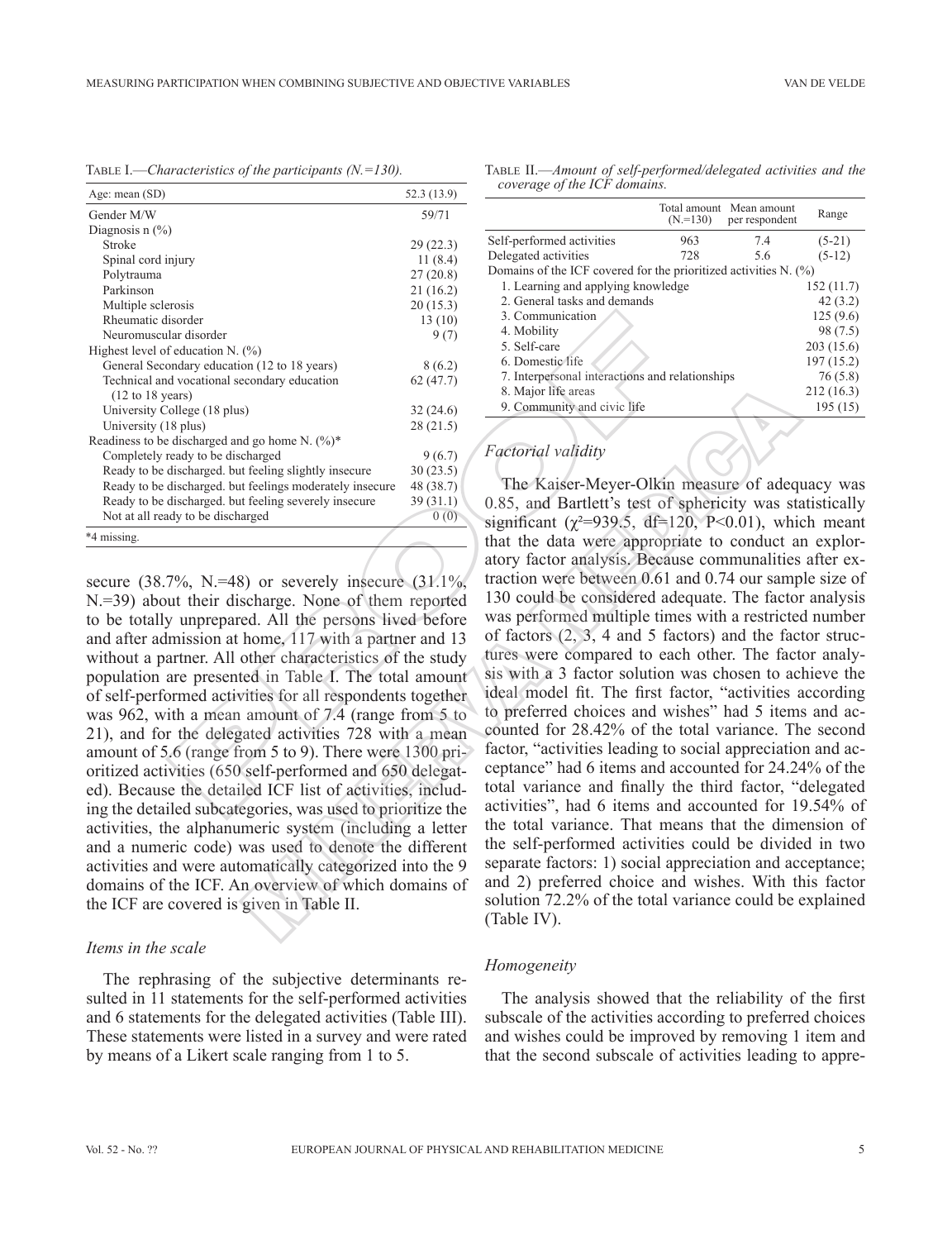| $\mathbf{1}$<br>$\overline{2}$<br>3 | The possibility to choose activi-<br>ties oneself<br>The possibility to perform activi-2SPA I performed this activity (or I<br>ties as one wishes                                                                     | 1SPA It was completely my choice to                                              | 4.7(0.47)        |     |                                                                                                                                                                           |            |
|-------------------------------------|-----------------------------------------------------------------------------------------------------------------------------------------------------------------------------------------------------------------------|----------------------------------------------------------------------------------|------------------|-----|---------------------------------------------------------------------------------------------------------------------------------------------------------------------------|------------|
|                                     |                                                                                                                                                                                                                       | engage in this activity                                                          |                  |     |                                                                                                                                                                           |            |
|                                     |                                                                                                                                                                                                                       | was part of it) completely as I<br>wished                                        | 4.6(0.56)        |     |                                                                                                                                                                           |            |
|                                     | The possibility to delegate<br>activities to others                                                                                                                                                                   |                                                                                  |                  | 1DA | It was completely my choice to<br>let someone else perform this<br>activity                                                                                               | 3.9(0.97)  |
| $\overline{4}$                      | Experiencing that performed<br>activities are consistent with<br>previous experiences                                                                                                                                 | 3SPA In history, I found this activity<br>equally important**                    | 4.2(0.71)        |     |                                                                                                                                                                           |            |
| 5                                   | Experiencing that performed<br>activities are consistent with<br>one's own identity                                                                                                                                   | 4SPA During this activity I was com-<br>pletely able to be myself                | 4.4(0.64)        |     |                                                                                                                                                                           |            |
| 6                                   | The opportunity to work on<br>personal growth and thus expe-<br>riencing a personal challenge                                                                                                                         | 5SPA This activity was completely<br>self-fulfilling                             | 3.99(0.82)       |     |                                                                                                                                                                           |            |
| 7                                   | Experiencing trust in important<br>others by delegating activities                                                                                                                                                    |                                                                                  |                  | 2DA | I completely trusted the<br>person(s) who performed this<br>activity for me                                                                                               | 4.4(0.64)  |
| 8                                   | Experiencing that activities are<br>spontaneously and uncondi-<br>tionally taken over by others                                                                                                                       |                                                                                  |                  | 3DA | I felt that the others loved to<br>perform this activity for me                                                                                                           | 3.9(0.78)  |
| 9                                   | Experiencing a sense of reassur-<br>ance by delegating activities                                                                                                                                                     |                                                                                  |                  | 4DA | Because others performed this<br>activity, I didn't worry about it<br>anymore                                                                                             | 4.02(0.94) |
| 10                                  | Experiencing security by per-<br>forming or delegating activities                                                                                                                                                     | 6SPA During this activity, I felt very<br>safe                                   | $4.02(0.76)$ 5DA |     | I felt more safe by asking<br>someone else to do this activity<br>for me                                                                                                  | 3.5(1.08)  |
| 11                                  | Experiencing control by per-<br>forming or delegating activities                                                                                                                                                      | 7SPA During this activity, I experi-<br>enced a feeling of complete<br>control   | 4.13(0.74)       | 6DA | I experienced more control by<br>asking someone else to do this<br>activity for me                                                                                        | 3.38(1.14) |
| 12                                  | Experiencing being validated by<br>performing activities                                                                                                                                                              | 8SPA During this activity, I felt a<br>strong appreciation                       | 3.91(0.80)       |     |                                                                                                                                                                           |            |
|                                     | 13 Experiencing being important by 9SPA During this activity, it felt as if I<br>performing activities                                                                                                                | am an important person                                                           | 3.5(0.90)        |     |                                                                                                                                                                           |            |
|                                     | 14 Experiencing an appeal to one's<br>capacities                                                                                                                                                                      | 10SPA I have performed this activity<br>because they have asked me<br>to do it** | 2.29(1.09)       |     |                                                                                                                                                                           |            |
| 15                                  | The possibility to share common 11SPA During this activity, I had a<br>ideas and experiencing equal<br>identities                                                                                                     | strong feeling to belong there<br>(being part of)                                | 3.73(0.96)       |     |                                                                                                                                                                           |            |
|                                     | SPA: questions from the subscale of self-performed activities; DA: questions from the subscale of delegated activities.<br>load in the factor analysis and (b) because of a weak item-total correlation $($ $0.30)$ . |                                                                                  |                  |     | *Mean score on the Likert scale; 11 totally disagree, 2.1 agree, 31 doubt, 41 agree, 51 totally agree; **deleted statements in the final GPS because (a) the items did no |            |

Table III.—*Subjective determinants of participation and the corresponding statements for the survey study.*

ciation and social acceptance also could be improved by removing 1 item (See Table IV, indicated with \*\*). Removing these items resulted in an increase of Cronbach's  $\alpha$  of 0.152: from 0.677 to 0.829 for the subscales of the self-performed activities. The third subscale of the delegated activities showed an acceptable Cronbach's α of 0.786. The item-total correlation after reduction of the items ranged between 0.574 to 0.801 and is considered strong (Table V).

## *Feasibility*

The percentage of missing values per item ranged from 0% to 4%. The missing values were all in the sec-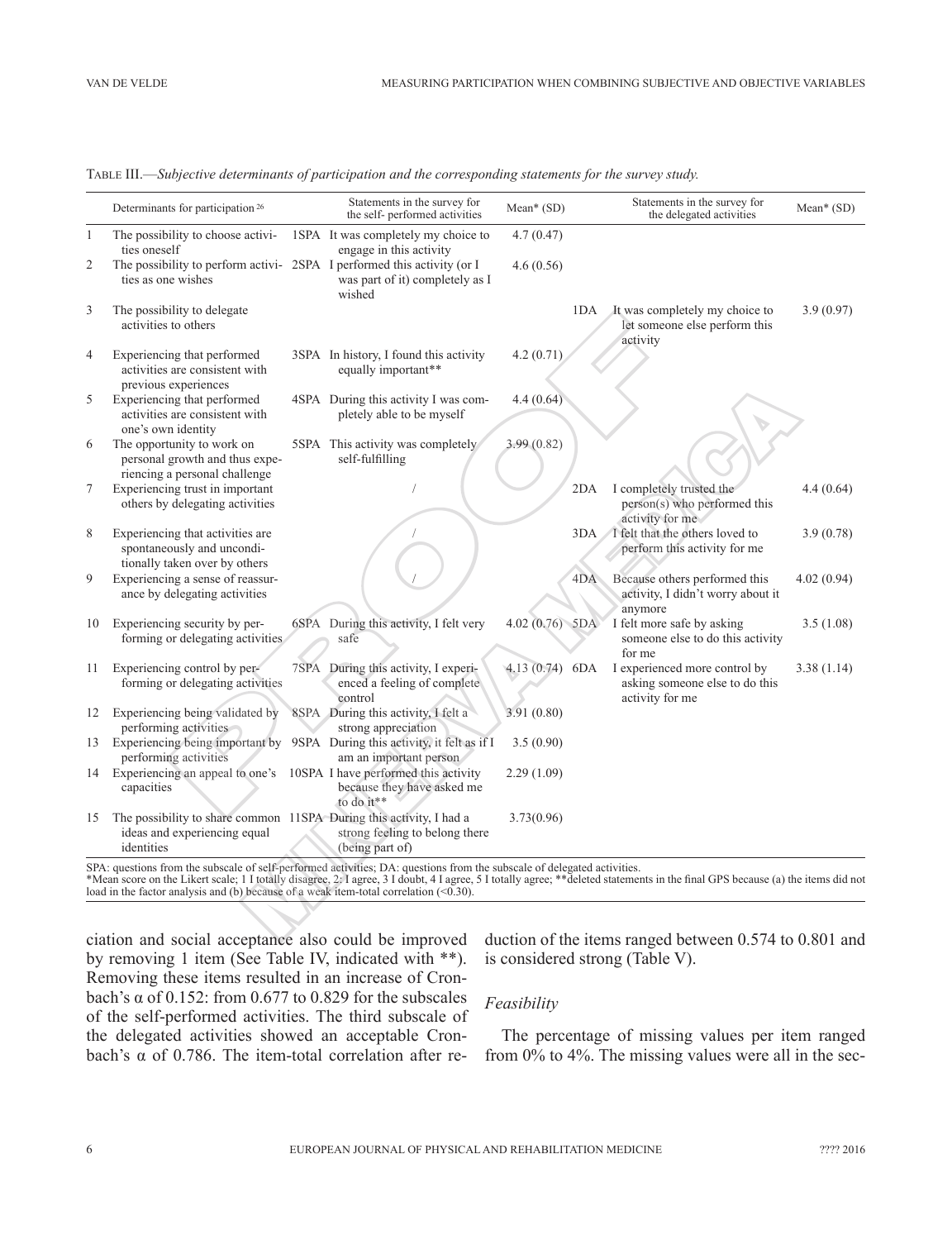|               | TABLE IV.—Exploratory factor analysis: rotated loading matrix* |  |  |  |
|---------------|----------------------------------------------------------------|--|--|--|
| $(N = 130)$ . |                                                                |  |  |  |

|                                                                                                                                      | Social<br>appreciation<br>and<br>acceptance | Preferred<br>choice and<br>wishes | Delegation<br>of activities |                                                                                                                  |
|--------------------------------------------------------------------------------------------------------------------------------------|---------------------------------------------|-----------------------------------|-----------------------------|------------------------------------------------------------------------------------------------------------------|
|                                                                                                                                      | 19.34%                                      | 18.77%                            | 17.52%                      | Self-performed activities                                                                                        |
| It was completely my choice to<br>engage in this activity.                                                                           |                                             | 0.852                             |                             | Self-performed activities: ac-<br>tivities according to preferred<br>choices and wishes                          |
| I performed this activity (or I<br>was part of it) completely as<br>I wished                                                         |                                             | 0.887                             |                             | It was completely my choice<br>to engage in this activity.<br>I performed this activity (or I                    |
| In history, I found this activity<br>equally important**                                                                             |                                             |                                   |                             | was part of it) completely as<br>I wished                                                                        |
| During this activity I was com-<br>pletely able to be myself                                                                         |                                             | 0.683                             |                             | In history, I found this activity<br>equally important**                                                         |
| This activity was completely<br>self-fulfilling                                                                                      | 0.459                                       | 0.658                             |                             | During this activity I was<br>completely able to be myself                                                       |
| During this activity, I experi-<br>enced a feeling of complete<br>control                                                            |                                             | 0.397                             |                             | This activity was completely<br>self-fulfilling<br>During this activity, I experi-                               |
| During this activity, I felt very<br>safe                                                                                            | 0.443                                       | 0.343                             |                             | enced a feeling of complete<br>control                                                                           |
| During this activity, I felt a<br>strong appreciation                                                                                | 0.705                                       |                                   |                             | Self-performed activities: activi-<br>ties leading to appreciation and                                           |
| During this activity, it felt as if<br>I was an important person                                                                     | 0.915                                       |                                   |                             | social acceptance<br>During this activity, I felt very                                                           |
| I have performed this activity<br>because they have asked me<br>to do it**                                                           |                                             |                                   |                             | safe<br>During this activity, I felt a<br>strong appreciation                                                    |
| During this activity, I had a<br>strong feeling to belong there<br>(being part of the group)                                         | 0.751                                       |                                   |                             | During this activity, it felt as if<br>I am an important person                                                  |
| It was completely my choice to<br>let someone else perform this                                                                      |                                             |                                   | 0.852                       | I have performed this activity<br>because they have asked me<br>to do it**                                       |
| activity<br>I completely trusted the<br>person(s) who performed this                                                                 |                                             |                                   | 0.455                       | During this activity, I had<br>a strong feeling to belong<br>there (being part of)                               |
| activity for me                                                                                                                      |                                             |                                   |                             |                                                                                                                  |
| Because others performed this<br>activity, I didn't worry about<br>it anymore                                                        |                                             |                                   | 0.510                       | Delegated activities<br>It was completely my choice                                                              |
| I felt that the others loved to<br>perform this activity for me                                                                      |                                             |                                   | 0.438                       | to let someone else perform<br>this activity<br>I completely trusted the                                         |
| I felt more safe by asking<br>someone else to do this activ-<br>ity for me                                                           |                                             |                                   | 0.966                       | person(s) who performed<br>this activity for me                                                                  |
| I experienced more control by<br>asking someone else to do<br>this activity for me                                                   |                                             |                                   | 0.751                       | Because others performed this<br>activity, I didn't worry about<br>it anymore<br>I felt that the others loved to |
| *Scores beneath absolute 0.300 omitted to increase the interpretability; ** these<br>items did not load on one of the three factors. |                                             |                                   |                             | perform this activity for me<br>I felt more safe by asking                                                       |

tion of the delegated activities at the end of the survey. The reason why participants stopped answering the questions was because the participants found that it took too long to administer the survey. All participants

|              |                               |                                   |                                                    | four correlation before and after reduction of the tiems.              |                           |                                            |                                           |  |
|--------------|-------------------------------|-----------------------------------|----------------------------------------------------|------------------------------------------------------------------------|---------------------------|--------------------------------------------|-------------------------------------------|--|
|              | Social<br>appreciation<br>and | Preferred<br>choice and<br>wishes | Delegation<br>of activities                        |                                                                        | Item-total<br>correlation | Cronbachs'<br>$\alpha$ before<br>reduction | Cronbachs'<br>$\alpha$ after<br>reduction |  |
|              | acceptance                    |                                   |                                                    | Self-performed activities                                              |                           | 0.677                                      | 0.829                                     |  |
|              | 19.34%                        | 18.77%                            | 17.52%                                             | Self-performed activities: ac-                                         |                           | 0.745                                      | 0.814                                     |  |
|              |                               | 0.852                             |                                                    | tivities according to preferred                                        |                           |                                            |                                           |  |
|              |                               |                                   |                                                    | choices and wishes                                                     |                           |                                            |                                           |  |
|              |                               | 0.887                             |                                                    | It was completely my choice                                            | 0.776                     |                                            |                                           |  |
|              |                               |                                   |                                                    | to engage in this activity.                                            |                           |                                            |                                           |  |
|              |                               |                                   |                                                    | I performed this activity (or I                                        | 0.711                     |                                            |                                           |  |
|              |                               |                                   |                                                    | was part of it) completely as<br>I wished                              |                           |                                            |                                           |  |
|              |                               | 0.683                             |                                                    | In history, I found this activity                                      | 0.206                     |                                            |                                           |  |
|              |                               |                                   |                                                    | equally important**                                                    |                           |                                            |                                           |  |
|              | 0.459                         | 0.658                             |                                                    | During this activity I was                                             | 0.766                     |                                            |                                           |  |
|              |                               |                                   |                                                    | completely able to be myself                                           |                           |                                            |                                           |  |
|              |                               | 0.397                             |                                                    | This activity was completely                                           | 0.782                     |                                            |                                           |  |
|              |                               |                                   |                                                    | self-fulfilling                                                        |                           |                                            |                                           |  |
|              |                               |                                   |                                                    | During this activity, I experi-                                        | 0.776                     |                                            |                                           |  |
|              | 0.443                         | 0.343                             |                                                    | enced a feeling of complete                                            |                           |                                            |                                           |  |
|              | 0.705                         |                                   |                                                    | control                                                                |                           | 0.685                                      |                                           |  |
|              |                               |                                   |                                                    | Self-performed activities: activi-<br>ties leading to appreciation and |                           |                                            | 0.765                                     |  |
|              | 0.915                         |                                   |                                                    | social acceptance                                                      |                           |                                            |                                           |  |
|              |                               |                                   |                                                    | During this activity, I felt very                                      | 0.768                     |                                            |                                           |  |
|              |                               |                                   |                                                    | safe                                                                   |                           |                                            |                                           |  |
|              |                               |                                   |                                                    | During this activity, I felt a                                         | 0.797                     |                                            |                                           |  |
|              |                               |                                   |                                                    | strong appreciation                                                    |                           |                                            |                                           |  |
|              | 0.751                         |                                   |                                                    | During this activity, it felt as if                                    | 0.801                     |                                            |                                           |  |
|              |                               |                                   |                                                    | I am an important person                                               |                           |                                            |                                           |  |
| $\mathbf{C}$ |                               |                                   | 0.852                                              | I have performed this activity<br>because they have asked me           | 0.360                     |                                            |                                           |  |
| Ŝ            |                               |                                   |                                                    | to do it**                                                             |                           |                                            |                                           |  |
|              |                               |                                   |                                                    | During this activity, I had                                            | 0.733                     |                                            |                                           |  |
|              |                               |                                   | 0.455                                              | a strong feeling to belong                                             |                           |                                            |                                           |  |
|              |                               |                                   |                                                    | there (being part of)                                                  |                           |                                            |                                           |  |
|              |                               |                                   |                                                    |                                                                        |                           |                                            |                                           |  |
|              |                               |                                   | 0.510                                              | Delegated activities                                                   |                           |                                            | 0.786                                     |  |
|              |                               |                                   |                                                    | It was completely my choice                                            | 0.735                     |                                            |                                           |  |
|              |                               |                                   | 0.438                                              | to let someone else perform<br>this activity                           |                           |                                            |                                           |  |
|              |                               |                                   |                                                    | I completely trusted the                                               | 0.574                     |                                            |                                           |  |
|              |                               |                                   | 0.966                                              | person(s) who performed                                                |                           |                                            |                                           |  |
|              |                               |                                   |                                                    | this activity for me                                                   |                           |                                            |                                           |  |
|              |                               |                                   |                                                    | Because others performed this                                          | 0.698                     |                                            |                                           |  |
|              |                               |                                   | 0.751                                              | activity, I didn't worry about                                         |                           |                                            |                                           |  |
|              |                               |                                   |                                                    | it anymore                                                             |                           |                                            |                                           |  |
|              |                               |                                   |                                                    | I felt that the others loved to                                        | 0.781                     |                                            |                                           |  |
|              | hree factors.                 |                                   | omitted to increase the interpretability; ** these | perform this activity for me<br>I felt more safe by asking             | 0.781                     |                                            |                                           |  |
|              |                               |                                   |                                                    | someone else to do this                                                |                           |                                            |                                           |  |
|              |                               |                                   |                                                    | activity for me                                                        |                           |                                            |                                           |  |
|              |                               |                                   |                                                    | I experienced more control by                                          | 0.751                     |                                            |                                           |  |
|              |                               |                                   | ctivities at the end of the survey.                | asking someone else to do                                              |                           |                                            |                                           |  |
|              |                               |                                   | icipants stopped answering the                     | this activity for me                                                   |                           |                                            |                                           |  |
|              |                               |                                   |                                                    |                                                                        |                           |                                            |                                           |  |

\*\*deleted statements in the final GPS because of a weak item-total correlation (<0.30).

Table V.—*Homogeneity as indicated by Cronbach's α and itemtotal correlation before and after reduction of the items.*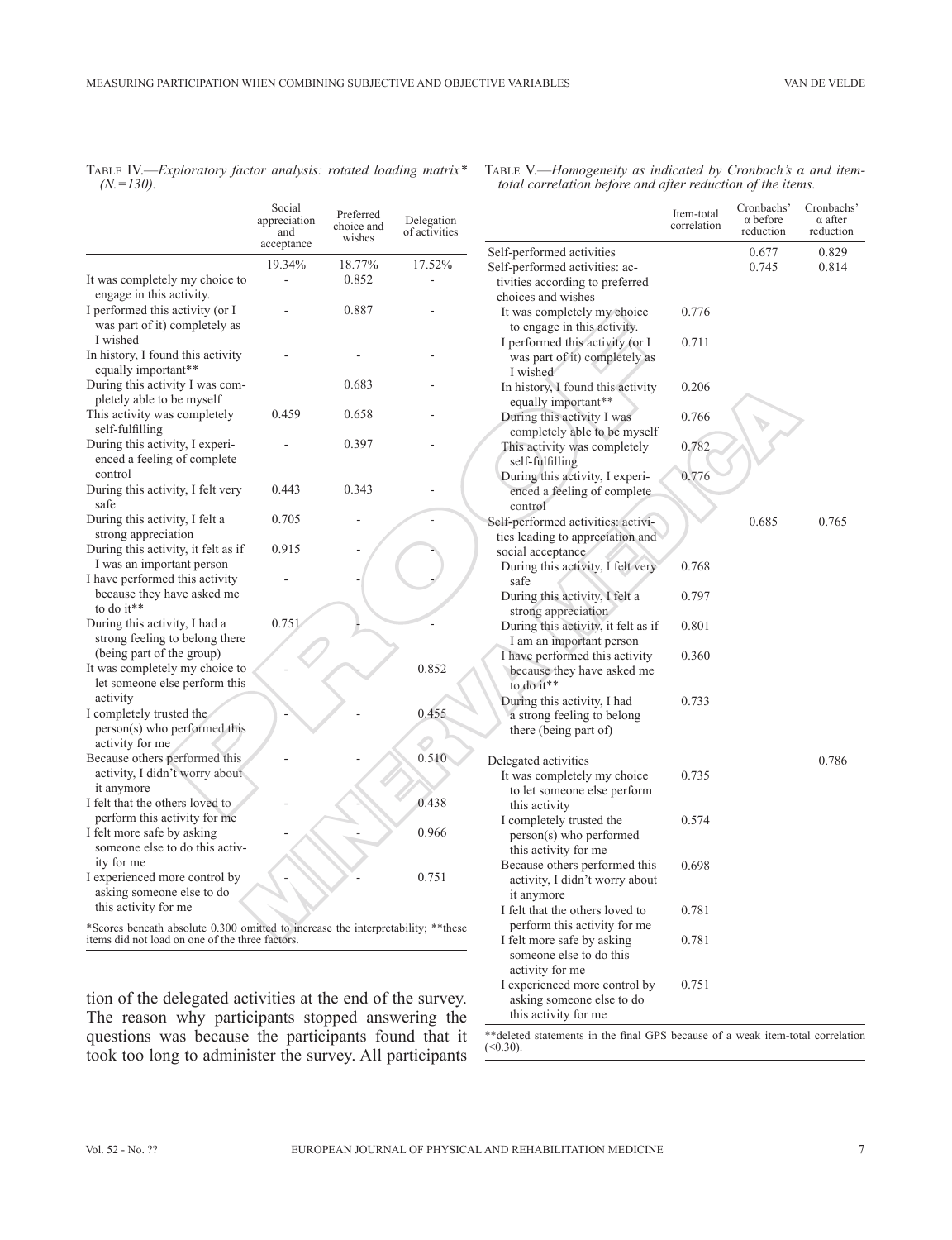|                                                                                      | Mean (SD)          |                   | Range $(min - max)$ |                                | $%$ Floor          |                   | %Ceiling           |                   | Median (IOR)       |                   | <b>Skewness</b>    |                   |
|--------------------------------------------------------------------------------------|--------------------|-------------------|---------------------|--------------------------------|--------------------|-------------------|--------------------|-------------------|--------------------|-------------------|--------------------|-------------------|
|                                                                                      | Before<br>weighing | After<br>weighing | Before<br>weighing  | After<br>weighing              | Before<br>weighing | After<br>weighing | Before<br>weighing | After<br>weighing | Before<br>weighing | After<br>weighing | Before<br>weighing | After<br>weighing |
| GPS total score*                                                                     | 4.02<br>(0.48)     | 2.60<br>(0.86)    | 2.43<br>$(2.57-5)$  | 3.82<br>$(1.1-4.92)$           | $\Omega$           | $\theta$          | 3.1                | $\Omega$          | 4<br>(0.61)        | 2.66<br>(1.40)    | $-0.02$            | 0.23              |
| Self-performed activities*                                                           | 4.11<br>(0.52)     | 2.73<br>(0.81)    | 2.50<br>$(2.5-5)$   | 3.98<br>$(1.02-5)$             | $\Omega$           | $\theta$          | 6.9                | 0.8               | 4.11<br>(0.62)     | 3.01<br>(1.41)    | $-0.34$            | 0.07              |
| Social appreciation and<br>acceptance*                                               | 3.78<br>(0.66)     | 2.53<br>(0.86)    | 3.05<br>$(1.95-5)$  | 4.23<br>$(0.78-5)$             | $\theta$           | $\theta$          | 7.7                | 0.8               | 3.85<br>(0.81)     | 2.7<br>(1.40)     | $-0.61$            | 0.20              |
| Preferred choice and wishes*                                                         | 4.4<br>(0.50)      | 2.9<br>(0.81)     | 2.30<br>$(2.7-5)$   | 3.8<br>$(1.2-5)$               | $\theta$           | $\Omega$          | 13.8               | 1.6               | 4.5<br>(0.75)      | 3.81<br>(1.47)    | $-0.98$            | $-0.76$           |
| Delegated activities*                                                                | 3.9<br>(0.62)      | 2.4<br>(1.21)     | 2.60                | 4.36<br>$(2.4-5.0)$ $(0.64-5)$ | $\Omega$           | $\theta$          | 6.9                | 0.6               | 3.8<br>(0.87)      | 1.95<br>(2.10)    | 0.13               | 0.70              |
| *All scores were from 0 to 5; higher scores indicate better perceived participation. |                    |                   |                     |                                |                    |                   |                    |                   |                    | <b>Allen</b>      |                    |                   |

Table VI.—*Scores on the GPS and the underlying subscales (N.=130).*

Table VII.—*Correlation between the purely subjective participation score and the preparedness to be discharged.*

|                               | GPS score before correction: PSPS |         |                       | GPS score after Correction |  |  |
|-------------------------------|-----------------------------------|---------|-----------------------|----------------------------|--|--|
|                               | Pearson's coefficient             | P-value | Pearson's coefficient | P-value                    |  |  |
| Preparedness to be discharged | $-0.251$                          | 0.137   | $-0.597$              | < 0.001                    |  |  |
|                               |                                   |         |                       |                            |  |  |

Table VIII.—*Objective factors of participation and their correlation with the purely subjective participation score (PSPS).*

| acceptance*                                                                                                                                                  | (0.66) | (0.86) |           | $(1.95-5)$ $(0.78-5)$             |          |              |                                                            | (0.81)                | (1.40)                     |              |         |
|--------------------------------------------------------------------------------------------------------------------------------------------------------------|--------|--------|-----------|-----------------------------------|----------|--------------|------------------------------------------------------------|-----------------------|----------------------------|--------------|---------|
| Preferred choice and wishes*                                                                                                                                 | 4.4    | 2.9    | 2.30      | 3.8                               | $\Omega$ | $\Omega$     | 13.8<br>1.6                                                | 4.5                   | 3.81                       | $-0.98$      | $-0.76$ |
|                                                                                                                                                              | (0.50) | (0.81) | $(2.7-5)$ | $(1.2-5)$                         |          |              |                                                            | (0.75)                | (1.47)                     |              |         |
| Delegated activities*                                                                                                                                        | 3.9    | 2.4    | 2.60      | 4.36                              | $\Omega$ | $\mathbf{0}$ | 6.9<br>0.6                                                 | 3.8                   | 1.95                       | 0.13         | 0.70    |
|                                                                                                                                                              | (0.62) | (1.21) |           | $(2.4-5.0)$ $(0.64-5)$            |          |              |                                                            | (0.87)                | (2.10)                     |              |         |
| *All scores were from 0 to 5; higher scores indicate better perceived participation.                                                                         |        |        |           |                                   |          |              |                                                            |                       |                            |              |         |
|                                                                                                                                                              |        |        |           |                                   |          |              |                                                            |                       |                            |              |         |
| TABLE VII.—Correlation between the purely subjective participation score and the preparedness to be discharged.                                              |        |        |           |                                   |          |              |                                                            |                       |                            |              |         |
|                                                                                                                                                              |        |        |           |                                   |          |              |                                                            |                       |                            |              |         |
|                                                                                                                                                              |        |        |           | GPS score before correction: PSPS |          |              |                                                            |                       | GPS score after Correction |              |         |
|                                                                                                                                                              |        |        |           | Pearson's coefficient             |          | P-value      |                                                            | Pearson's coefficient |                            | P-value      |         |
|                                                                                                                                                              |        |        |           |                                   |          |              |                                                            |                       |                            |              |         |
| Preparedness to be discharged                                                                                                                                |        |        | $-0.251$  |                                   |          | 0.137        |                                                            | $-0.597$              |                            | < 0.001      |         |
|                                                                                                                                                              |        |        |           |                                   |          |              |                                                            |                       |                            |              |         |
|                                                                                                                                                              |        |        |           |                                   |          |              |                                                            |                       |                            |              |         |
| TABLE VIII.—Objective factors of participation and their correlation with the purely subjective participation score (PSPS).                                  |        |        |           |                                   |          |              |                                                            |                       |                            |              |         |
|                                                                                                                                                              |        |        |           |                                   |          |              | Mean                                                       | Pearson Correlation   |                            | P-value.     |         |
|                                                                                                                                                              |        |        |           |                                   |          |              | (Range)                                                    | with the PSPS         |                            | significance |         |
| The total number of activities performed                                                                                                                     |        |        |           |                                   |          |              | $7.4(5-21)$                                                | 0.106                 |                            | 0.244        |         |
| The amount of time spent in the activities**                                                                                                                 |        |        |           |                                   |          |              | $2.1(1-4)$                                                 | 0.896                 |                            | $< 0.001*$   |         |
| The total number of activities delegated                                                                                                                     |        |        |           |                                   |          |              | $5.6(5-12)$                                                | $-0.071$              |                            | 0.377        |         |
| The number of delegated activities that the person wanted to perform himself                                                                                 |        |        |           |                                   |          |              | $2.8(0-5)$                                                 | $-0.678$              |                            | $< 0.001*$   |         |
| *Only the five most important activities were considered here; **mean amount of time spent in the 5 most important activities ranging from: 1=maximum 1 hour |        |        |           |                                   |          |              |                                                            |                       |                            |              |         |
| 2=more than 1 hour and less than half a day, $3$ =half a day, $4$ =a full day and $5$ =more than 1 day.                                                      |        |        |           |                                   |          |              |                                                            |                       |                            |              |         |
|                                                                                                                                                              |        |        |           |                                   |          |              |                                                            |                       |                            |              |         |
|                                                                                                                                                              |        |        |           |                                   |          |              |                                                            |                       |                            |              |         |
| could be encouraged by the trained researcher to con-                                                                                                        |        |        |           |                                   |          |              | and the median score. There was however no significant     |                       |                            |              |         |
| tinue. Eventually all participants administered the en-                                                                                                      |        |        |           |                                   |          |              | correlation ( $r=0.251$ , $P=0.137$ ) between the PSPS and |                       |                            |              |         |
| tire survey and analysis was performed without missing                                                                                                       |        |        |           |                                   |          |              | the reference standard "preparedness to be discharged"     |                       |                            |              |         |
| values. The average administration time of the entire                                                                                                        |        |        |           |                                   |          |              | (Table VII). The absence of this significant correlation.  |                       |                            |              |         |
|                                                                                                                                                              |        |        |           |                                   |          |              |                                                            |                       |                            |              |         |
| survey (including the demographic questions) was 32                                                                                                          |        |        |           |                                   |          |              | the high mean score and ceiling effects (in particular     |                       |                            |              |         |

could be encouraged by the trained researcher to continue. Eventually all participants administered the entire survey and analysis was performed without missing values. The average administration time of the entire survey (including the demographic questions) was 32 minutes (SD 12 minutes), without the demographic questions, the average administration time was 19 minutes (SD 8 minutes).

#### *Scoring and interpretability*

The PSPS was calculated and resulted in a high mean score of 4.02 (SD 0.48). The score distribution of the total score and the different subscales are displayed in Table VI in the column "before weighing". The distribution of the total score and the scores on the different subscales seemed reasonable based on the skewness figures and the small difference between the mean scores

and the median score. There was however no significant correlation (r=-0.251, P=0.137) between the PSPS and the reference standard "preparedness to be discharged" (Table VII). The absence of this significant correlation, the high mean score and ceiling effects (in particular on the subscale of preferred choice and wishes 13.8%) was an extra trigger to weight the PSPS by using indices based on statistical correlations between the PSPS and the objective variables. A Pearson correlation was run to determine these relationships and is shown in Table VIII. There was a very strong, positive correlation between the PSPS and the amount of time spent in the activities ( $r=0.896$ ,  $P<0.001$ ) and there was a good, negative correlation between the PSPS and the number of delegated activities the individual wanted to perform himself ( $r=0.678$ ,  $P<0.001$ ). There were no significant correlations between the PSPS and total number of activities performed ( $r=0.106$ ,  $P=0.244$ ) and the total Experience the purely subjective participation<br>
Experience the purely subjective participation score and the preparedness to be discharged.<br>
The score in the presence of the correction<br>
The score after Correction<br>
The scor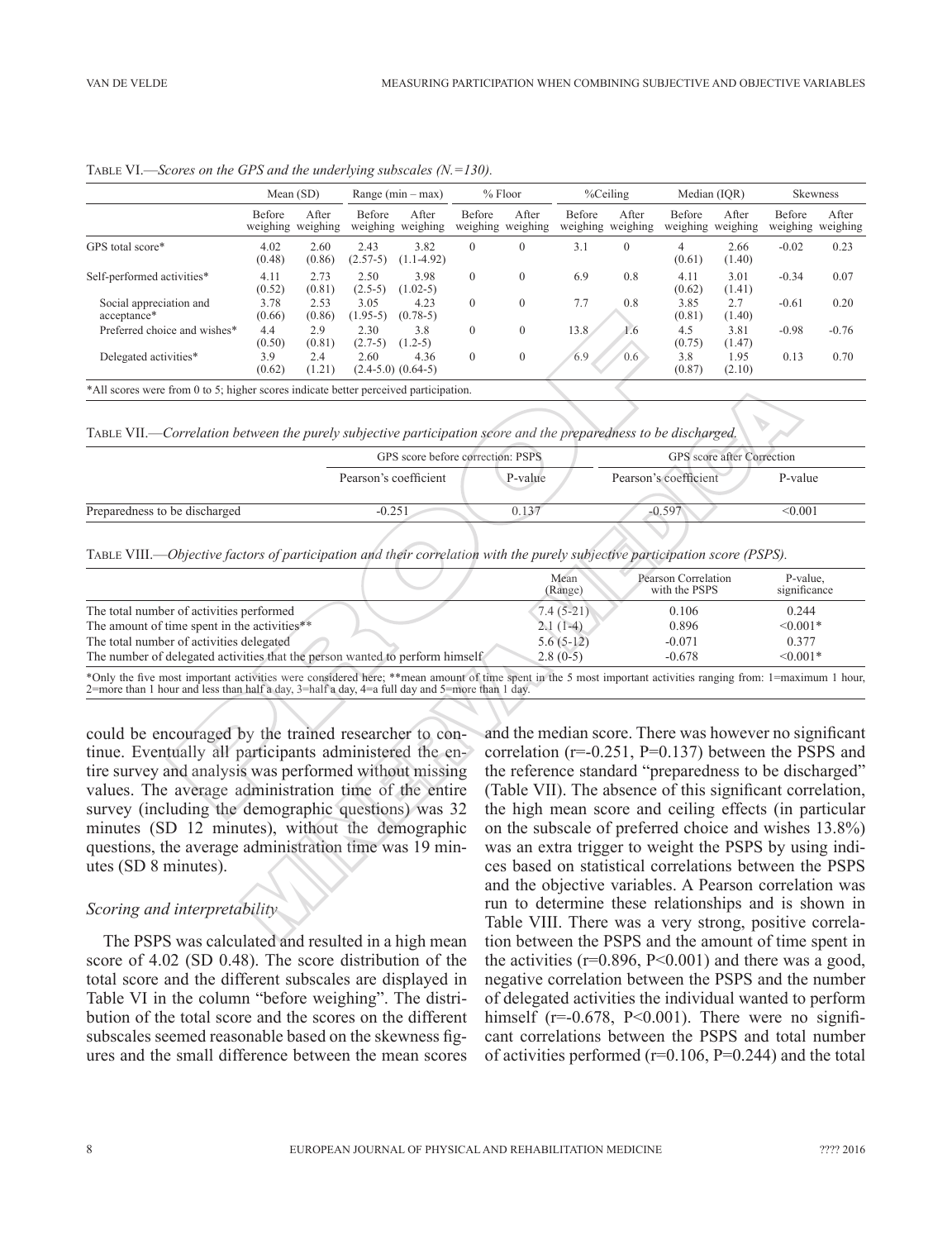number of activities delegated (r=-0.071, P=0.377). It means in one hand that a higher amount of time spent in the activities has a positive impact on the perceived level of participation and on the other hand that the number of delegated activities that the individual wanted to perform himself has a negative impact on the perceived level of participation. For that reason, the score for the self-performed activities was weighted by an index for "the mean amount of time spent in the five most important activities". The Time-Activity Index (TA): mean amount less than 1 hour: index 0.25, mean amount more than one hour but less than half a day: index 0.50, mean amount half a day: index 0.75, mean amount 1 day or more: index 1. The score for the delegated activities was weighted by an index for the number of "the five most important activities the individual wanted to perform himself". The Performance-Delegation Index (PD): 4 or 5 activities: index 0.25, 3 activities: index 0.50, 2 activities: index 0.75 and 1 or 0 activities: index 1. The scores for the subscales were corrected by multiplying the score of the self-performed and the delegated activities with their corresponding index. This weighted score resulted in a mean score of 2.60 (SD.86); The distribution is also displayed in table 6 in the column "after weighing". These weighted scores remained symmetric as can be seen in the skewness figures and the ceiling effects disappeared. A fair negative correlation  $(r=-0.597, P<0.001)$  between the "preparedness to be discharged" and the weighted participation score endorsed the weighing index (Table VIII). Finally, to get an indication in percentage of the perceived participation score the corrected score was multiplied by 20. To interpret the results, an overview for each individual of the prioritized activities by means of the alphanumeric system of the ICF coding system is given together with the final score and the subscores for the different subscales (Appendix C). mount of time spent in the five most impor-<br>singetivities, operationalizes?". The Time-Activity Index (TA): mean egate the activities. The results than 1 hour: index 0.25, mean amount more validity are promising and are t Lex 0.75, mean amount 1 day or covers all the domains of the ICF. Notwithstand<br>
Lex 0.75, mean amount 1 day or covers all the domains of the ICF. Notwithstand<br>
for the delegated activities was promising results, this work

## **Discussion**

The ICF reflects a bio-psycho-social paradigm and is increasingly used in outpatients rehabilitation settings. The component of participation in the ICF is the manifestation of a bio-psycho-social reasoning. Different participation measures have already been developed and were operationalized through objective variables and/or a limited set of subjective variables, but keeping them

as separate concepts. Therefore, a new measurement instrument was developed: the GPS. It is a unique instrument that includes 15 subjective components which are related to self-performed and delegated activities that are relevant and important for the individual. The instrument also includes 2 objective components: 1) the frequency, operationalized through the actual time spent in the activities; and 2) the limitations in performing activities, operationalized through the need to delegate the activities. The results of this study on internal validity are promising and are generally good to strong. Depending on the prioritized activities, this instrument covers all the domains of the ICF. Notwithstanding these promising results, this work needs to be considered as a preliminary validation study. Specifically because of these prioritized activities, every respondent started off with other activities, assuming that administering the different statements resulted in administering exactly the same items. The assumption that the item difficulties, when starting from different activities are, within an acceptable error, equal to each other cannot be tested using the a traditional psychometric approach (factorial validity and homogeneity). To test the assumption that the item difficulty is stable cross the levels of the given factor — in this case the ICF activities chosen by the respondent - more advanced methods are needed. For instance Rasch measurement or Item Response Theory are conceptually and theoretically better approaches for evaluating rating scales.41 Further research is therefore necessary to validate the GPS.

#### *The development*

The instrument has been developed based on the lived experience from individuals who have conquered a process of rehabilitation and are consequently experiencing a period of presumed less participation. Considering these experiences, it shed a new light on the operationalization of participation as a concept and formed the basis for developing this measure. The challenge to include these experiences in the instrument resulted in a high content of face validity. Checking these subjective aspect or components with rehabilitation professionals increased the credibility. This measure was also developed because it was argued that the existing measurement instruments mainly rely upon normative values to measure participation,<sup>30</sup> meaning that the in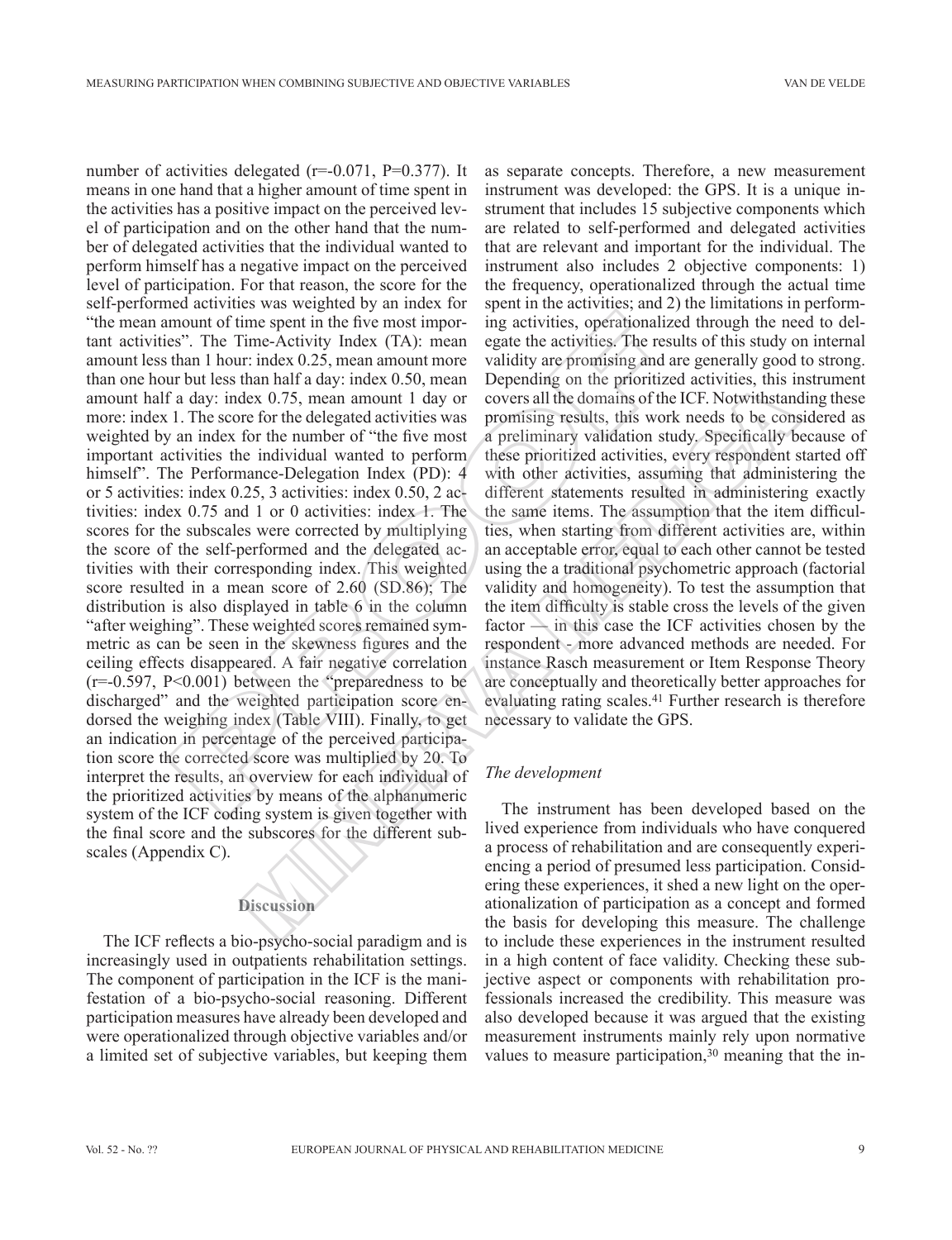siders' perspective was often not or insufficiently considered.15, 17-23 This makes the GPS unique and fills the gap as described earlier in the literature but opens at the same time a new question. Some of the subjective determinants raised by these individuals are closely linked to the personal factors (character style, behavior patterns, psychological assets, etc.) as described within the ICF. This clearly shows the relevance of these personal factors influencing human functioning and shows the interdependency between personal factors and participation. But it shows at the same time the lack of possibilities in coding the personal factors. Furthermore, we specifically intended not to focus on the experienced problems when asking to rate their level of participation. Restrictions in activities were not specifically asked for in the GPS, but the individuals were asked to indicate which activities they had delegated and whether they had wanted to perform the activity themselves. This may be considered as an indicator of being restricted in performing these activities. We deliberately chose to focus on the positive aspects of human functioning and to ask for "what did you delegate to someone else", instead of "what was no longer possible for you", mainly because it was the goal of this measure to focus on the patients' capacities and ability to perform and their autonomy to delegate it themselves. This was also one of the main issues when the WHO rewrote the International Classification of Impairment, Disability and Handicap (ICIDH) [49] into the ICF. ing human functioning and shows the inter-<br>sapects separate. We intend between personal factors and participation. score to increase the interpret<br>state the same time heale of possibilities<br>personal factors. Furthermore,

# *Factorial validity*

The exploratory factor analysis showed 3 factors explaining the variance. At the same time it revealed that it was possible to split the subscale of self-performed activities into "Activities according to preferred choices and wishes" and "Activities leading to appreciation and social acceptance". This additional distinction is important, specifically because it shows that the concept of participation is to be operationalized as a complex concept of involvement and not solely as separate aspects. Together with the subscale of "the delegated activities" it shows that the GPS combines the different ways in which participation has been partially operationalized before in other measures: for instance: 1) choice and control: the impact on participation and autonomy  $(IPA)$ ,<sup>15</sup> the Participation Scale  $(P-Scale)$ ,<sup>10</sup> the Keele Assessment of participation (KAP);8 2) satisfaction and importance: the participation survey/mobility (PARTS/M);16 3) limitations: the participation measure for post-acute care (PM-PAC).<sup>12</sup> Other measures include more than one aspect, such as the Utrecht Scale for evaluation of rehabilitation —– Participation Userparticipation 13 and the Participation Objective, Participation Subjective (POPS) 7 but they keep the different aspects separate. We intended to combine it into one score to increase the interpretability of the scale.

## *Sample size*

With regard to the sample size of 130 participants, the guidelines by MacMallum *et al.*31 and Henson *et al.*<sup>32</sup> were followed in which a small sample is accepted, but only when the communalities after extraction are above 0.60. From this perspective, the small samplesize was considered adequate because there were next to the fact that the communalities after extraction were above 0.60, the variables loaded strongly on each factor and only one variable was cross-loading.31 However, another rule-of-thumb in performing factor analysis is the subject to item ratio of 10:1.43 That means that the minimum sample size for an analysis should be 10 cases for each variable to be estimated and this means the need for a much larger sample size. Consequently, the sample size is considered very small and further work in a larger population is still required. Example size<br>cus on the experienced problems<br>cus on the experienced problems<br>of the sample size of 130 particle<br>in the specificality and of the guidelines by MacMallum er al.<sup>31</sup> and Hens<br>is not specifically asked for in

## *The internal consistency*

The internal consistency by means of the homogeneity of the three subscales was considered to be good to strong. However, the internal consistency of the subscale on delegated activities was lower than the internal consistency of the two subscales on self-performed activities. The reason for this finding is the lower itemtotal relationship for the item "I completely trusted the person(s) who performed this activity for me" and the item "because others performed this activity I didn't worry about it anymore". We considered removing these items but a member check with the participants and a discussion with the expert panel made us decide not to do it, because they considered these items to be key aspects of participation. Moreover, it did not result in a substantially higher Cronbach's α.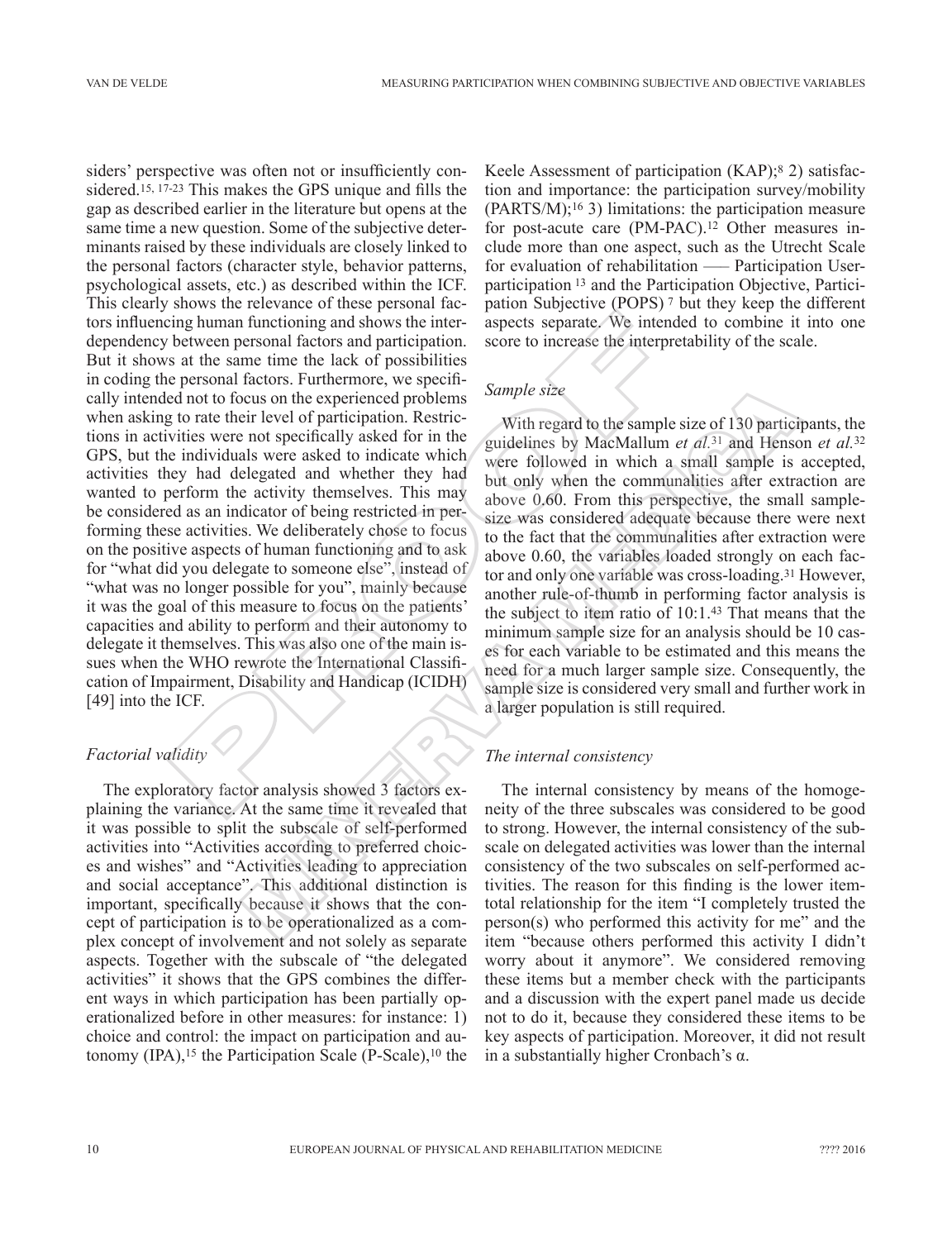#### *The feasibility*

The feasibility with regard to the number of missing values was satisfactory, compared with the missing values of other instruments such as the IPA (range of missing values 0% to 3%) 15 and good compared with the missing values of the USER-participation (missing values 1.3%).13 When comparing this with the missing values of commonly used health status measures such as the SF -36 (range of missing values from 1.1% to5.4%) 42 the feasibility is strong. The feasibility with regard to the administration time is rather weak. However the administration time will be improved because of the reduction of two items and the reduction of a number of demographic questions that were only asked for this survey-study.

#### *Scoring and interpretability*

In contradistinction to the existing participation measures, it was the specific goal not to measure subjective and objective variables as separate concepts, as it has been argued by different authors on the topic,7, 44 rather to focus on the subjective experiences of performing and delegating activities and relating them to the objective variables depending on a correlation with the subjective items. Somehow there was the expectation to see a positive correlation between the amount of activities performed during the past week and the perceived level of participation, but this was not the case. Previous research by other researchers described that there is a weak correlation between the objective and the subjective aspects of participation 7 and even broader between the objective and subjective aspects of life satisfaction in general.45 We concluded also that there was no correlation between the amount of activities and the subjective appraisals. However, our study showed that there is a positive correlation between the amount of time they spent in the activities and the subjective appraisals of them. Additionally, there was a negative correlation between the subjective appraisal of the delegated activities and the number of activities they wanted to perform themselves. These correlations and the strong Cronbachs's  $\alpha$  justified summarizing all items in the GPS to one score.33 It makes the GPS in that way unique. Furthermore, depending on the prioritized activities, the GPS covers all domains within the ICF [12]. This finding adds to the existing knowledge of how to differentiate between activities and participation. In annex three of the ICF 6 4 different opion) used health status measures such as the depending on how the user<br>of missing values from 1.1% to5.4%)<sup>21</sup> the depending on how the user<br>strong. The feasibility with regard to the ad-<br>inked to option number 4;<br>time is

tions are proposed for differentiating between activities and participation: 1) designating some of the domains to activities and others to participation, allowing no overlap; 2) designating some of the domains to activities and others to participation, allowing partial overlap; 3) designating all broad categories of the domains as participation and all detailed categories as activities; and 4) designating all domains to activities or participation depending on how the user considers it as activity or as participation. The GPS and its rationale is most closely linked to option number 4; every activity can contribute to the experience of individuals to participate.

## *Limitations of the study and future research*

As described above, this study must be considered as a preliminary validation. More powerful psychometric models such as Rash Analysis and Item Response models are needed in future studies. But next to these limitations, also other shortcoming are apparent: firstly, since this measure was meant to be pathology-independent, there was no prior expectation about possible differences in participation between the different groups. Therefore, the information about the different groups is only meant to be exploratory and needs further research. Also, it is not known how a healthy population would score. Secondly, this study has been developed in the Flemish speaking part of Belgium and only Flemish speaking persons with a physical limitation and feeling more or less prepared to go home were included. Further research is necessary to establish further applicability in persons with other (*e.g.* more severe physical and cognitive limitations) and in persons form other countries and other cultures. Third, it is a known phenomenon in scale construction that respondents have the tendency to answer to the right of the scale, resulting in a skewed distribution of the scores both on the total and on the item level.46 A weighing is enforced by means of the objective variables on the total level. This weighing can also be performed on the item level and should be checked in future research when examining the minimal important change of the GPS.. An article is in preparation specifically on the interpretability of the GPS. roved because of the reduction of<br>y asked for this survey-study.<br>The study and future research<br>y asked for this survey-study.<br>As described above, this study must be complement of the models sure in the models sure in the

#### **Conclusions**

While a bio-psycho-social rehabilitation model encourages disability to be viewed as a bio-psycho-social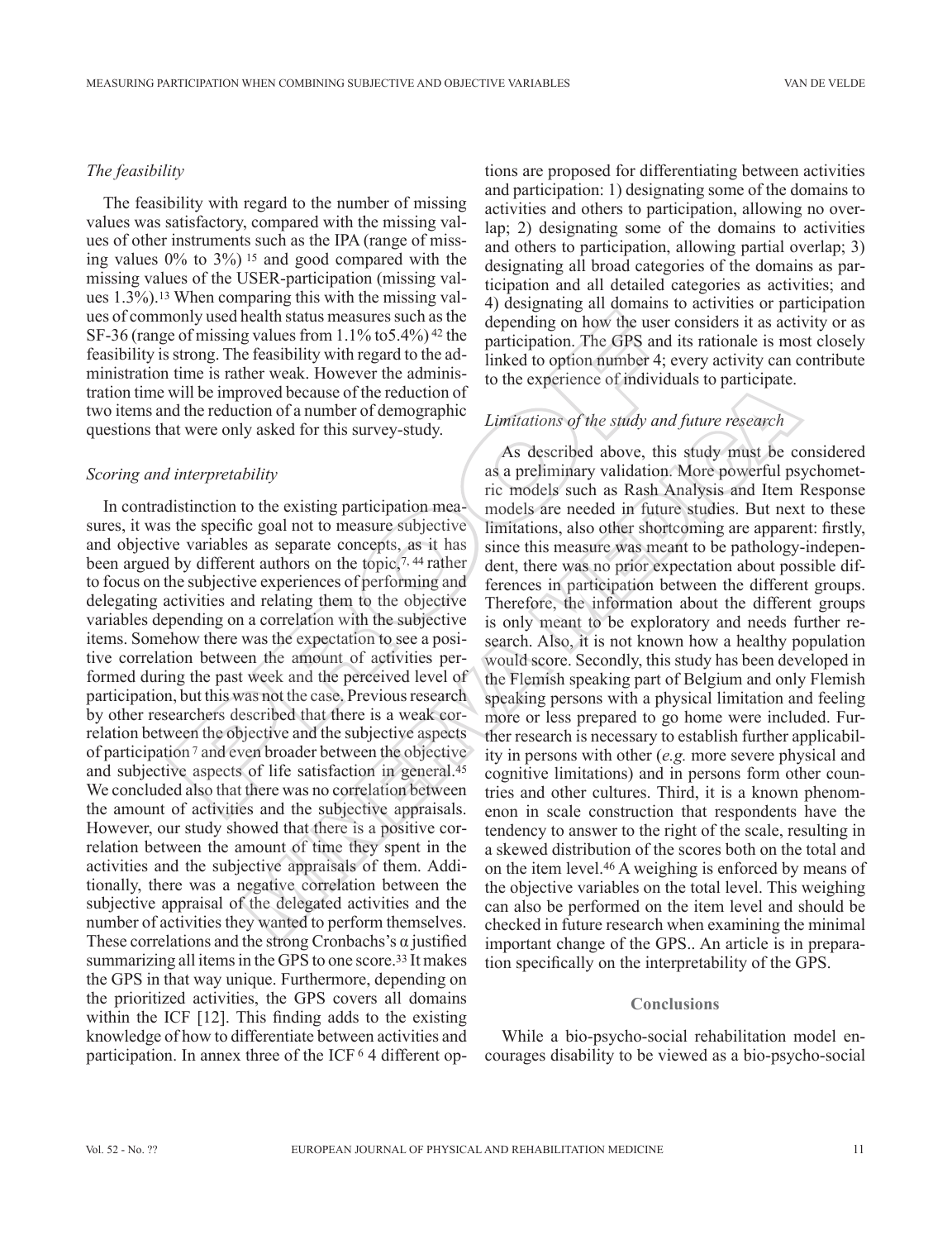construct rather than a purely personal construct of behavioral, biological and genetic factors, the goal of many rehabilitation centers is not only to focus on the medical restorative approach of individuals, but also on the long-term consequences and the individual's level of participation. This approach is only possible when a valid and reliable measure of participation is available. It was the goal of this study to develop a multidimensional measurement-instrument that includes both subjective and objective factors in the realm of the individuals social and environmental context. The preliminary validation study resulted in the GPS with a strong internal consistency and possibilities to rate an individual's level of participation. This unique feature creates possibilities to enhance the ability for practitioners to evaluate effectiveness of their interventions also regarding participation. measurement-instrument that includes<br>
and objective factors in the realm of  $17$ - Hammel J, Magas is Riemann<br>
and solid and environmental context. The<br>
and solid and environmental context. The<br>
angles  $\frac{1}{2}$  Hammel J, Example the international Cassimilation in the International Cassimilation of the international Cassimilation of the International Cassimilation of the Back of Figure 1900,539.590-76<br>
The and the anti-state of the interna

#### **References**

- 1. Imrie R. Demystifying disability: a review of the International Classification of Functioning, Disability and Health. Sociol Health Illn 2004;26:287-305.
- 2. Wade DT, Halligan P. New wine in old bottles: the WHO ICF as an explanatory model of human behaviour. Clinical Rehabilitation 2003;17:349-54.
- 3. Wade DT, Halligan PW. Do biomedical models of illness make for good healthcare systems? Brit Med J 2004 11;329:1398-401.
- Williams SJ. Sociological imperialism and the profession of medicine revisited: where are we now? Sociol Health Illn 2001;23:135- 58.
- 5. World Health Organisation. International Classification of Functioning, Disability and Health. Geneva: WHO; 2001.
- 6. Van den Heuvel WJA. Revalidatie en participatie. Aanvaarding ambt van hoogleraar revalidatie en handicap 2000.
- 7. Brown M, Dijkers MP, Gordon WA, Ashman T, Charatz H, Cheng Z. Participation objective, participation subjective: a measure of participation combining outsider and insider perspectives. J Head Trauma Rehabil 2004;19:459-81.
- 8. Wilkie R, Peat G, Thomas E, Hooper H, Croft PR. The Keele Assessment of Participation: a new instrument to measure participation restriction in population studies. Combined qualitative and quantitative examination of its psychometric properties. Qual Life Res 2005;14:1889-99.
- 9. Ostir GV, Granger CV, Black T, Roberts P, Burgos L,tinkewiz P, *et al.* Preliminary results for the PAR-PRO: a measure of home and community participation. Arch Phys Med Rehabil 2006;87:1043- 51.
- 10. van Brakel WH, Anderson AM, Mutatkar RK, Bakirtzief Z, Nicholls PG, Raju MS, *et al.* The Participation Scale: measuring a key concept in public health. Disabil Rehabil 2006 28;28:193-203.
- 11. Post MW, de Witte LP, Reichrath E, Verdonschot MM, Wijlhuizen GJ, Perenboom RJ. Development and validation of IMPACT-S, an ICF-based questionnaire to measure activities and participation. J Rehabil Med 2008;40:620-7.
- 12. Gandek B, Sinclair SJ, Jette AM, Ware JE. Development and Initial Psychometric Evaluation of the Participation Measure for Post-Acute Care (PM-PAC). Am J Phys Med Rehabil 2007;86:57-71.
- 13. Post MW, van der Zee CH, Hennink J, Schafrat CG, Visser-Meily

JM, van Berlekom SB. Validity of the utrecht scale for evaluation of rehabilitation-participation. Disabil Rehabil 2012;34:478-85.

- 14. Cardol M, de Haan RJ, van den Bos GAM, de Jong BA, de Groot IJM. The development of a handicap assessment questionnaire: the Impact on Participation and Autonomy (IPA). Clin Rehabil 1999 1;13:411-9.
- 15. Cardol M, de Haan RJ, de Jong BA, van den Bos GAM, de Groot IJM. Psychometric properties of the impact on Participation and Autonomy Questionnaire. Arch Phys Med Rehabil 2001;82:210-6.
- 16. Gray DB, Hollingsworth HH, Stark SL, Morgan KA. Participation survey/mobility: psychometric properties of a measure of participation for people with mobility impairments and limitations. Arch Phys Med Rehabil 2006;87:189-97.
- 17. Hammel J, Magasi S, Heinemann A, Whiteneck G, Bogner J, Rodriguez E. What does participation mean? An insider perspective from people with disabilities. Disabil Rehabil 2008;30:1445-60.
- 18. Hemmingsson H, Jonsson H. An occupational perspective on the concept of participation in the International Classification of Functioning, Disability and Health-some critical remarks. Am J Occup Ther 2005;59:569-76.
- 19. Ueda S, Okawa Y. The subjective dimension of functioning and disability: what is it and what is it for? Disabil Rehabil 2003 3;25:596- 601.
- 20. Haggstrom A, Lund ML. The complexity of participation in daily life: a qualitative study of the experiences of persons with acquired brain injury. J Rehabil Med 2008;40:89-95.
- 21. Van de Ven L, Post M, de WL, van den Heuvel W. Strategies for autonomy used by people with cervical spinal cord injury: a qualitative study. Disabil Rehabil 2008;30:249-60.
- 22. Haak M, Ivanoff SD, Fange A, Sixsmith J, Iwarsson S. Home as the locus and origin for participation: experiences among very old Swedish people. OTJR: Occupation, Participation and Health 2007;27:95- 103.
- 23. Dijkers MP. Issues in the conceptualization and measurement of participation: an overview. Arch Phys Med Rehabil 2010;91(9 Suppl):S5-16.
- 24. Jette AM, Keysor J, Coster W, Ni P, Haley S. Beyond function: predicting participation in a rehabilitation cohort. Arch Phys Med Rehabil 2005;86:2087-94.
- 25. Magasi S, Post MW. A comparative review of contemporary participation measures' psychometric properties and content coverage. Arch Phys Med Rehabil 2010;91(9 Suppl):S17-S28.
- 26. Van de Velde D, Bracke P, Van Hove G, Josephsson S, Vanderstraeten G. Perceived Participation, experiences from persons with spinal cord injury in their transition period from hospital to home. Int J Rehabil Res 2010;33:346-55.
- 27. Borell L, Asaba E, Rosenberg L, Schult M, Townsend E. Exploring experiences of "participation" among individuals living with chronic pain. Scand J Occup Ther 2006;13:76-85.
- 28. Dedding C, Cardol M, Eyssen IC, Dekker J, Beelen A. Validity of the Canadian Occupational Performance Measure: a client-centred outcome measurement. Clin Rehabil 2004;18:660-7.
- 29. Lorenzo-Seva U. Promin: A method for oblique factor rotation. Multivariate Behavioural Research 1999;34:347-65.
- 30. Tabachnick CB. Using Multivariate Statistics. Boston: Pearson Education Inc; 2007.
- 31. MacCallum R, Widaman K, Zhang S, Hong S. Sample size in factor analysis. Psychological Methods 1999;4:84-99.
- 32. Henson RK, Roberts JK. Use of exploratory factor analysis in published research: common errors and some comments on improved practice. Educ Psychol Meas 2006;66:401-6.
- 33. Terwee CB, Bot SD, de Boer MR, van der Windt DA, Knol DL, Dekker J, et al. Quality criteria were proposed for measurement properties of health status questionnaires. J Clin Epidemiol 2007;60:34- 42.
- 34. Cardol M, Beelen A, van den Bos GA, De Jong BA, de G, I, de Haan RJ. Responsiveness of the Impact on Participation and Autonomy questionnaire. Arch Phys Med Rehabil 2002;83:1524-9.
- 35. Kroll T, Kehn M, Ho PS, Groah S. The SCI Exercise Self-Efficacy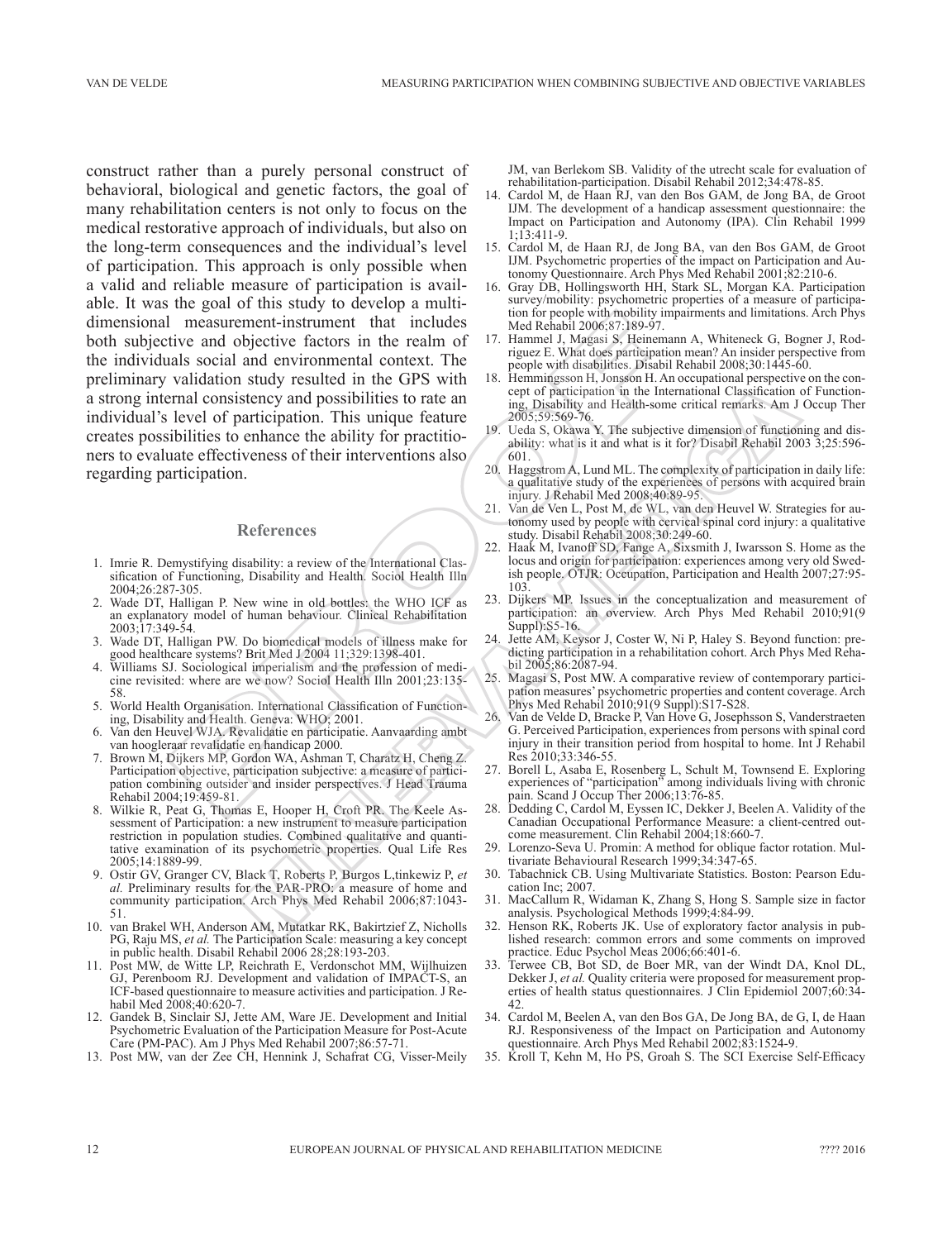Scale (ESES): development and psychometric properties. Int J Behav Nutr Phys Act 2007 30;4:1-6.

- 36. May L, Day R, Warren S. Evaluation of patient education in spinal cord injury rehabilitation: knowledge, problem-solving and perceived importance. Disabil Rehabil 2006 15;28:405-13.
- 37. Wilde B, Larsson G, Larsson M, Starrin B. Quality of care, development of a patient-centred questionnaire based on a grounded theory model. Scan J Caring Sci 1994;8:39-48.
- 38. Deyo RA, Inui TS. Toward clinical applications of health status measures: sensitivity of scales to clinically important changes. Health Serv Res 1984;19:275-89.
- 39. Lorenzo-Seva U, Ferrando PJ. Factor 9.2 A comprehensive program for fitting exploratory and semiconfirmatory factor analysis and IRT models. Applies Psychological Measurement 2013;37:497-8.
- IBM SPSS Statistics for Windows, Version 22.0 [computer program]. Armonk, NY: IBM Corp; 2013.
- 41. Hobart J, Cano S. Improving the evaluation of therapeutic interven-

tions in multiple sclerosis: the role of new psychometric methods. Health Technol Assess 2009;13:iii,ix-iii,177.

- 42. Essink-Bot ML, Krabbe PF, Bonsel GJ, Aaronson NK. An empirical comparison of four generic health status measures. The Nottingham Health Profile, the Medical Outcomes Study 36-item Short-Form Health Survey, the COOP/WONCA charts, and the EuroQol instrument. Med Care 1997;35:522-37.
- Costello AB, Osborne J. Best practices in exploratory factor analysis: four recommendations for getting the most from you analysis. Practical Assessment Research and Evalaution 2005;10:2-8.
- 44. Whiteneck GG, Bogner JA, Heinemann AW. Advancing the measurement of participation. Arch Phys Med Rehabil 2011;92:540-1.
- 45. Johnston MV, Goverover Y, Dijkers M. Community activities and individuals' satisfaction with them: quality of life in the first year after traumatic brain injury. Arch Phys Med Rehabil 2005;86:735-45.
- 46. Ray JJ. Acquiescence and response skewness in scale construction: a paradox. Personality and individual differences 1985;6:655-6.

*Conflicts of interest.*—The authors certify that there is no conflict of interest with any financial organization regarding the material discussed in the manuscript. Congresses.—June 18-21 2014, 16<sup>th</sup> international congress of the world federation of occupational therapists, Yokohama Japan. Special Session, oral presentation. An a control of the statemental of the statement of the statement of the statement of the statement of the plane of the statement of the statement of the statement of the statement of the statement of the statement of the In there is no conflict of interest with any financial organization regarding the material discussed in the same of the word federation of occupational the<br>applies, Yokohana Japan. Special Sessingness of the International

June 19-23 2015, 9th World Congress of the International Society of Physical and Rehabilitation Medicine. Guided poster presentation.

*Acknowledgements.—*The authors wish to thank all respondents who administered the survey.

Article first published online: November 28, 2015. - Manuscript accepted: November 25, 2015. - Manuscript revised: October 9, 2015. - Manuscript received: April 6, 2015.

**Appendix A – The Ghent Participation Scale**

**Subscale 1: Self-performed activities (SPA):**

- 1. What are the five most important activities that you have performed during the last week?  $(A_1, A_5)$
- 2. How many time did you spent in these activities (one answer for each activity:  $TA_1$ - $TA_5$ ):
	- Response options for question 2:
		- $1 =$  maximum 1 hour,
		- $2 =$  more than 1 hour and less than half a day,
		- $3 =$ half a day,
		- $4 = a$  full day and
		- $5 =$  more than 1 day
- 3. Subscale 1a: Activities according to preferred choices and wishes Give an appreciation from 1 to 5 for the following statements (one answer for each activity:  $S_1A_1-S_5A_5$ ):

Response options for subscale 1a:

- 1: I totally disagree
- 2: I disagree
- 3: I doubt
- 4: Agree
- 5: Totally agree
- $S<sub>1</sub>$ : it was completely my choice to engage in this activity.
- $S<sub>2</sub>$ : I performed this activity (or I was part of it) completely as I wished.
- $S_3$ : during this activity I was completely able to be myself.
- $S<sub>4</sub>$ : this activity was completely self-fulfilling.
- $S_5$ : during this activity, I experienced a feeling of complete control.
- 4. Subscale 1b: Activities leading to appreciation and social acceptance

Give an appreciation from 1 to 5 for the following statements (one answer for each activity:  $S_6A_1-S_9A_5$ ):

- $S_6$ : during this activity, I felt very safe.
- $S_7$ : during this activity, I felt a strong appreciation.
- $S_8$ : during this activity, it felt as if I was an important person.
- $S<sub>9</sub>$ : during this activity, I had a strong feeling to belong there (being part of the group).
- Response option for subscale 1b: idem 1a

**Subscale 2: Delegated activities (DA)**

- 5. What are the five most important activities that you have delegated during the last week  $(D_1-D_5)$ ?
- 6. How many of these activities would you have rather performed yourself  $(PD_1-PD_5)$ ?
- 7. Give an appreciation from 1 to 5 for the following statements (one answer for each activity:  $S_{10}D_1-S_{15}D_5$ ):
	- $S_{10}$ : it was completely my choice to let someone else perform this activity.
	- $S_{11}$ : I completely trusted the person(s) who performed this activity for me.
	- $S_{12}$ : I felt that the others loved to perform this activity for me.
	- $S_{13}$ : because others performed this activity, I didn't worry about it anymore.
	- $S<sub>14</sub>$ : I felt more safe by asking someone else to do this activity for me.
	- $S_{15}$ : I experienced more control by asking someone else to do this activity for me.
	- Response options for subscale 2: idem 1a and 1b

A: Activity – TA: Time spent in activity – S: Statement – D: delegated activity – PD: Activities rather performed self.